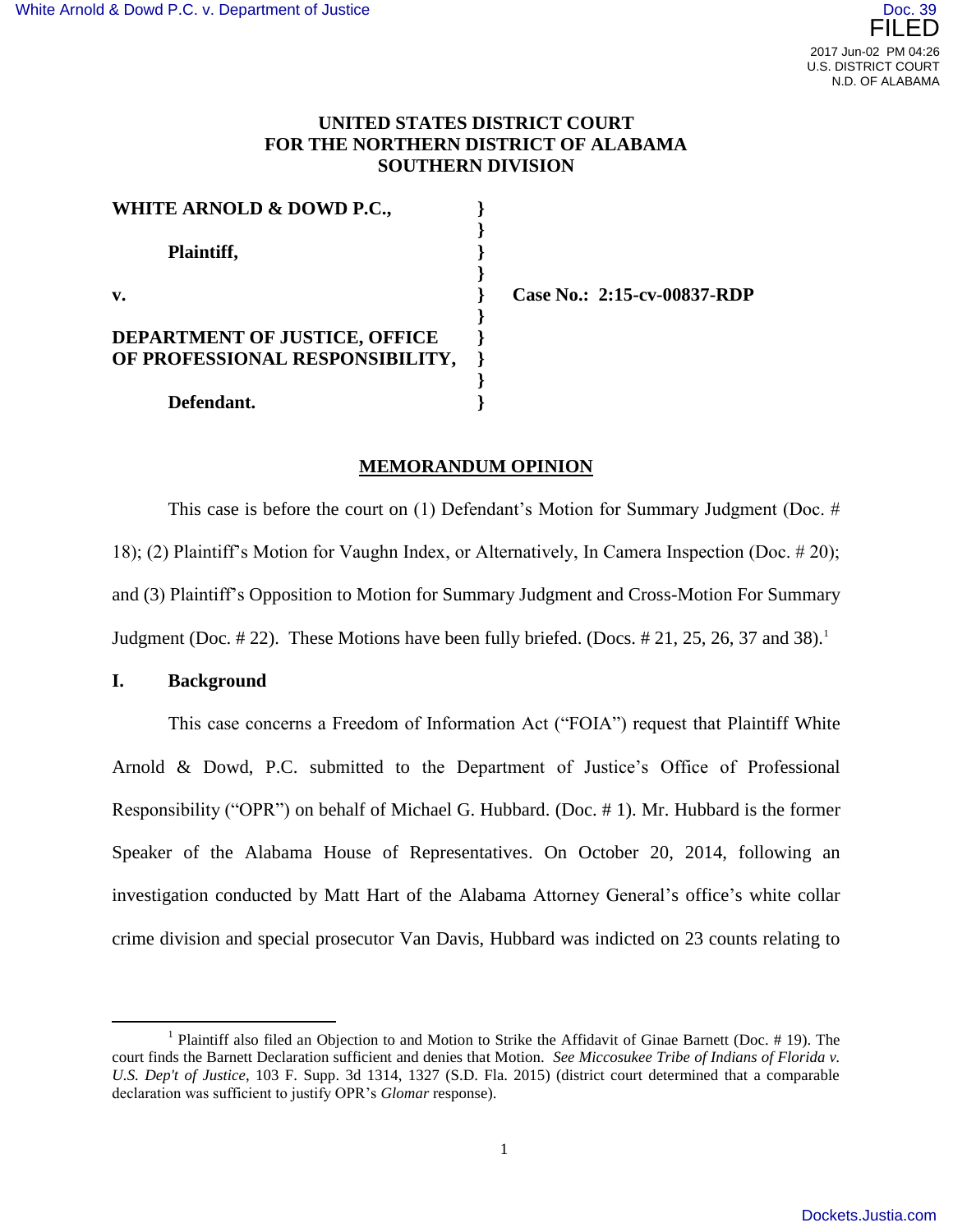misusing his office for personal gain and soliciting gifts from lobbyists.<sup>2</sup> In June 2016, Hubbard was convicted on 12 of the 23 felony ethics charges, including charges of improperly soliciting benefits from lobbyists and voting in favor of a measure that helped a company for which he consulted. Prosecutors, including Hart, asserted that Hubbard had abused the power of his office.<sup>3</sup>

On January 8, 2015, Plaintiff made the FOIA request at issue in this case. (Doc. # 18-1 at 9). In that request, Plaintiff sought disclosure of "any records concerning any personal, personnel, or professional complaints made against Matt Hart, who worked as an Assistant United States Attorney ("AUSA") before joining the Alabama Attorney General's office." (Doc. # 18-1 at 9; Doc. # 37-1 at 2).

On January 9, 2015, in response to Plaintiff's FOIA request, OPR issued what is known as a *Glomar* response*<sup>4</sup>* under FOIA Exemptions 6 and 7(C), neither confirming nor denying the existence of responsive records. (Doc. # 18-1 at 2-3, 13; Doc. # 37-1 at 2). Agencies commonly issue a *Glomar* response when "to confirm or deny the existence of records . . . would cause harm cognizable under a FOIA exemption*.*" *See Office of the Capital Collateral Counsel ex rel. Mordenti v. DOJ*, 331 F.3d 799, 801-02 n.3 (11th Cir. 2003).

 $\overline{a}$ 

<sup>2</sup> Cason, Mike, *Alabama House Speaker Mike Hubbard indicted on 23 felony corruption charges by Lee County Grand Jury* (October 20, 2014) [http://www.al.com/news/index.ssf/2014/10/mike\\_hubbard\\_indicted.html](http://www.al.com/news/index.ssf/2014/10/mike_hubbard_indicted.html) (last visited May 31, 2017); Lyman, Bryan, *Alabama House Speaker Mike Hubbard arrested*, Montgomery Advertiser, (October 20, 2014) (last visited May 31, 2017).

<sup>3</sup> Blinder, Alan, *Michael Hubbard, Alabama House Speaker, Is Convicted on 12 Felony Ethics Charges*, New York Times (June 10, 2016) [https://www.nytimes.com/2016/06/11/us/michael-hubbard-alabama-house](https://www.nytimes.com/2016/06/11/us/michael-hubbard-alabama-house-speaker-is-convicted-of-12-felony-ethics-charges.html?_r=0)speaker-is-convicted-of-12-felony-ethics-charges.html?  $r=0$  (last visited May 31, 2017).

<sup>4</sup> *Glomar* responses are "named for the Hughes Glomar Explorer, a ship used in a classified Central Intelligence Agency project 'to raise a sunken Soviet submarine from the floor of the Pacific Ocean to recover the missiles, codes, and communications equipment onboard for analysis by United States military and intelligence experts.'" *Roth v. U.S. Dep't of Justice*, 642 F.3d 1161, 1171 (D.C. Cir. 2011) (quoting *Phillippi v. CIA*, 655 F.2d 1325, 1327 (D.C. Cir. 1981)).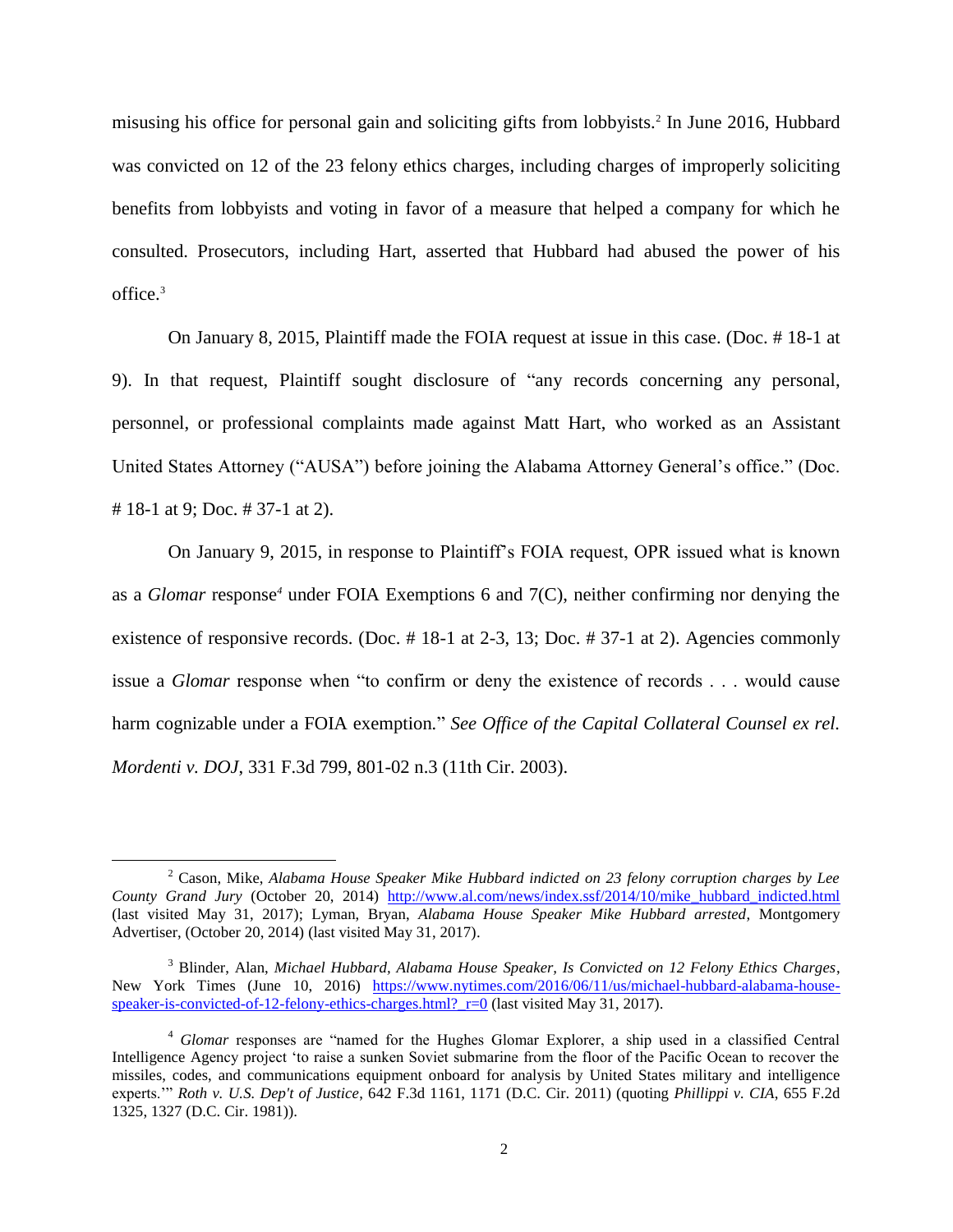On March 16, 2015, the Department of Justice's Office of Information Policy ("OIP")

received a letter from Plaintiff appealing the response the January 8, 2015 FOIA request. (Doc. #

12 at  $\P$  10; Doc. # 1-1 at 5-11). OIP had not rendered a decision on Plaintiff's appeal regarding

its FOIA Request at the time Plaintiff filed its Complaint in this action. (Doc.  $\#$  12 at  $\P$  11).

# **II. Relevant Undisputed Facts<sup>5</sup>**

In its January 8, 2015 FOIA Request to OPR, Plaintiff made the following request:

## **Documents Requested**

Speaker Hubbard seeks records of the Department of Justice concerning the personal files of Assistant Attorney General Miles Matthew Hart ("Mr. Hart"). Mr. Hart has served as an Assistant Attorney General in the U.S. Attorney's Office for the Northern District of Alabama under U.S. Attorneys Alice Martin and Joyce White Vance. Mr. Hart is presently employed by the Attorney General for the State of Alabama.

Specifically, Speaker Hubbard seeks all information concerning any personal, personnel or professional complaint against Mr. Hart in the possession or control of the U.S. Attorney's Office for the Northern District of Alabama or the U.S. Department of Justice.

(Doc. #18-1 at 9; Doc. #37-1 at 2).<sup>6</sup>

In response to Plaintiff's FOIA request, OPR refused to confirm or deny the existence of any responsive records. (Doc.  $\#$  18-1 ¶ 5; Doc.  $\#$  18-1 at 13-14; Doc.  $\#$  37-1 at 2). OPR explained that "[l]acking an individual's consent, an official acknowledgment of an investigation, or an overriding public interest, even to acknowledge the existence of investigatory records pertaining

 $\overline{a}$  $5$  The court notes that Plaintiff sought to supplement the record after the summary judgment motions were fully briefed. The court allowed Plaintiff's supplemental evidence. Plaintiff filed voluminous supplemental documents. (Docs. # 31 and 34). Although the court has reviewed the documents, a district court need not "parse a summary judgment record to search out facts or evidence not brought to the court's attention." *Atlanta Gas Light Co. v. UGI Utilities, Inc*., 463 F.3d 1201, 1208 n.11 (11th Cir. 2006).

<sup>&</sup>lt;sup>6</sup> Paragraph 21 of Plaintiff's statement of facts in its Opposition to Motion for Summary Judgment and Cross-Motion for Summary Judgment characterizes the FOIA request in a manner that bears virtually no resemblance to the actual January 8, 2015 FOIA request. The description of the request does not accurately reflect the request actually made (which is contained in the Rule 56 file). (Compare Doc. # 22 at 6 *with* Doc. # 18-1). Plaintiff has not provided any record citation in support of a FOIA request in the nature of that set forth in its Opposition (*See* Doc. # 22 at 7), and the court has only been able to locate the January 8, 2015 FOIA Request quoted by the court above in the court's record. (Doc. # 18-1).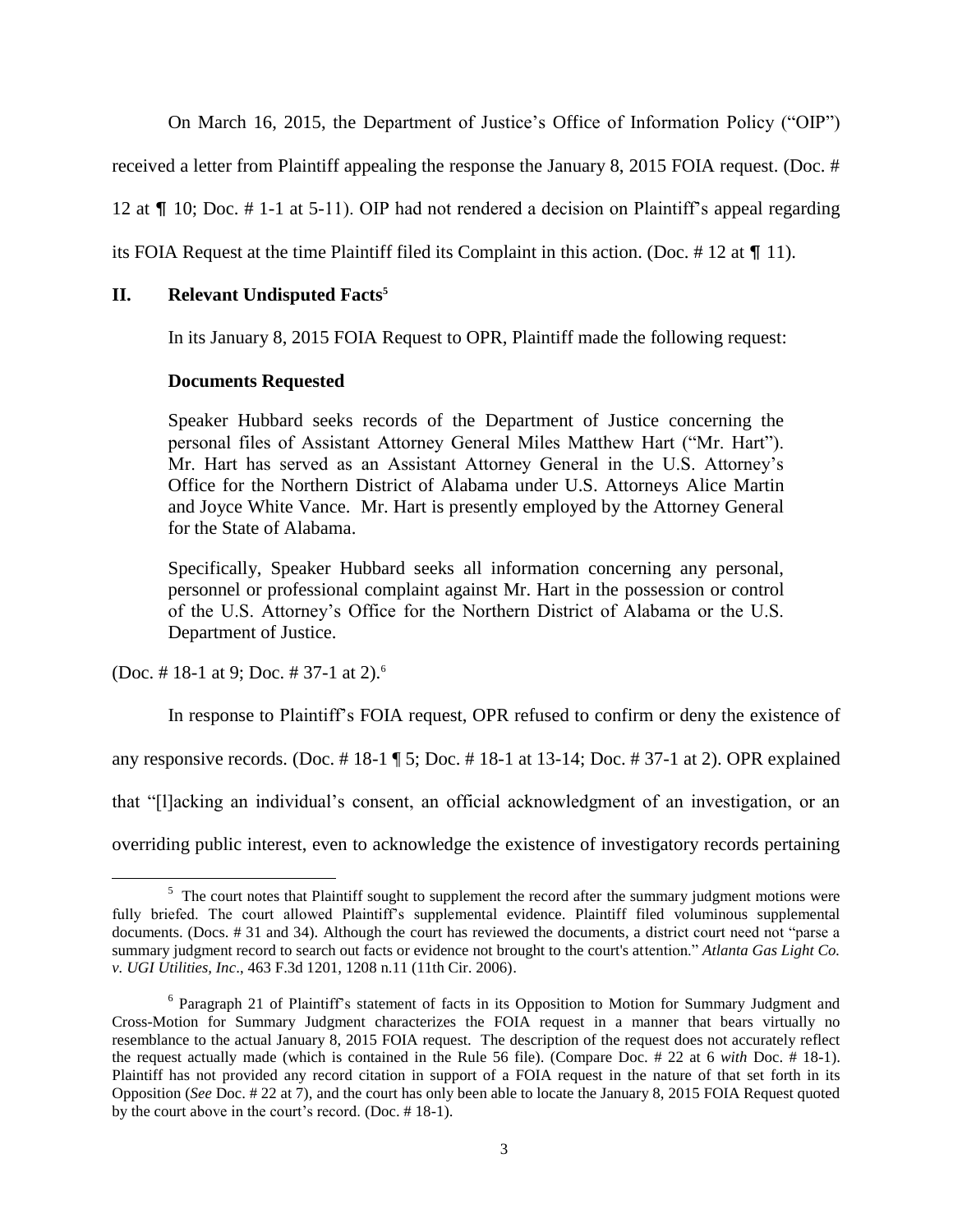to an individual would constitute a clearly unwarranted invasion of personal privacy pursuant to 5 U.S.C. § 552(b)(6) and could reasonably be expected to constitute an unwarranted invasion of personal privacy pursuant to 5 U.S.C.  $\S 552(b)(7)(C)$ ." (Doc. #18-1 at 13-14; Doc. #37-1 at 2).

At the time of the request, Hart was a former Assistant United States Attorney for the Northern District of Alabama. (Doc. #18-1 ¶ 9). Hart had been a non-supervisory line attorney. (Doc. # 37-1 at 3). And, at the time OPR issued its *Glomar* response, OPR had not received consent from Hart to disclose any responsive records, nor had DOJ officially acknowledged any investigation of Hart. (Doc. # 37-1 at 2). Similarly there is no Rule 56 evidence that Hart has at any time consented to OPR's release of any records regarding his tenure as an AUSA. (Doc. # 37-1 at 3).

If OPR possesses any records responsive to Plaintiff's FOIA request, they would exist in OPR's system of records that is compiled for law enforcement purposes. (Doc.  $\#$  18-1  $\P$  14) ("The records contained in OPR's system of records have been compiled as part of OPR's investigations of current and former DOJ employees who are alleged to have committed specific acts of professional misconduct which, if proved, could result in civil or criminal penalties."). OPR does not conduct an investigation into every complaint (or even most complaints) it receives from members of the public. (Doc. # 37-1 at 3).

In the context of Plaintiff's request, OPR considered the fact that an AUSA may have been the subject of DOJ investigation to be "likely to engender speculation, could stigmatize him or her, and could subject him or her to harassment or criticism." (Doc. # 37-1 at 3). Therefore, OPR considered Hart to have a substantial privacy interest in not having OPR officially or publicly disclose whether he has been the subject of a complaint, and OPR investigation, or disciplinary action. (Doc. # 37-1 at 3). Further, because Hart was a non-supervisory AUSA, OPR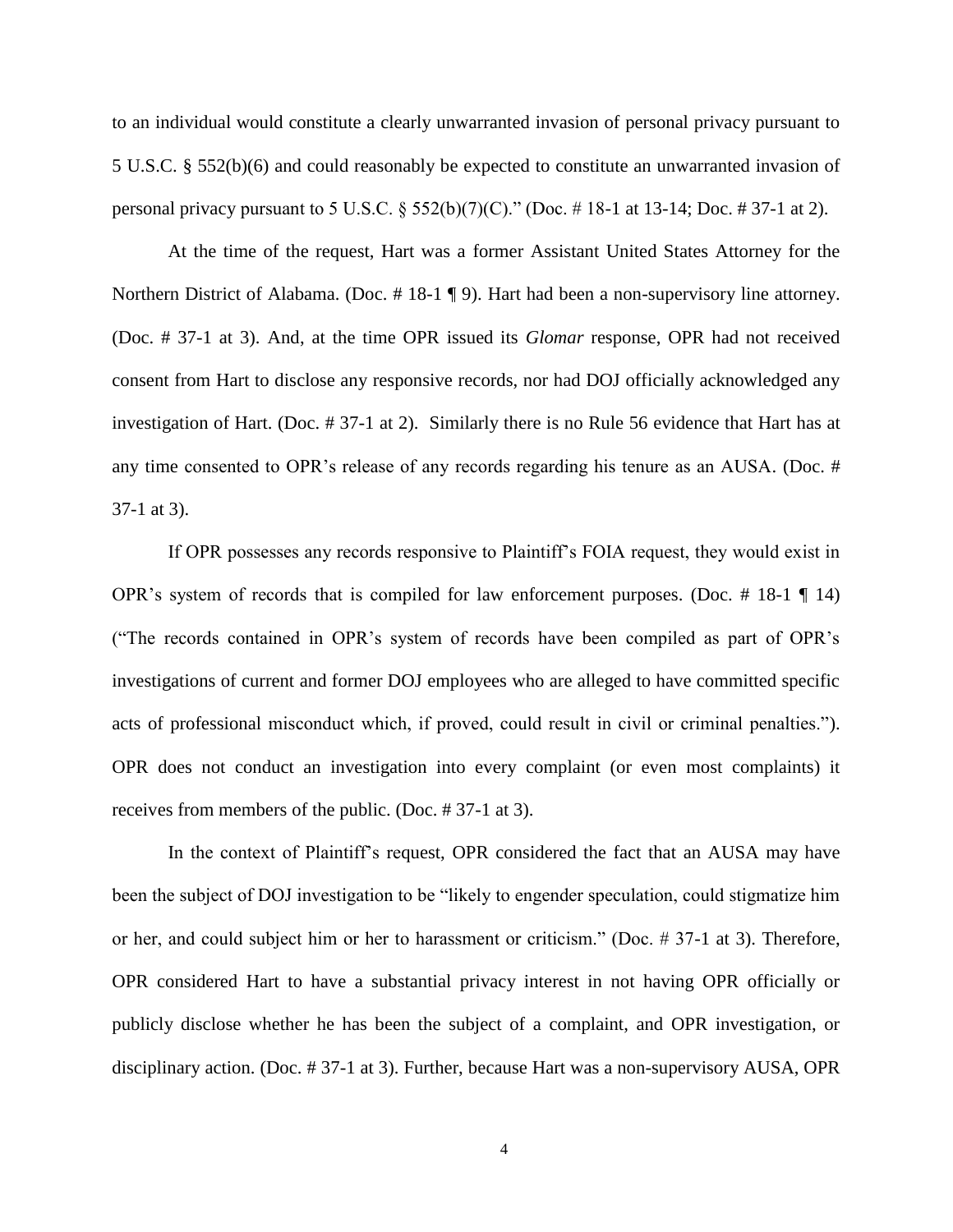determined that any documents (if they existed) would not shed light on operations of DOJ and OPR.

Plaintiff argues that OPR has disclosed documents related to the investigation of AUSAs before, and has submitted documents relating to an investigation of AUSAs Salvador Perricone and Jan Mann in support of that argument. However, both Perricone and Mann were higher level employees than a non-supervisory AUSA. Perricone was a Senior Litigation Counsel and the USAO's training officer attorney. He was considered part of USAO's senior management team. (Doc. # 37-1 at 4). Mann was the First Assistant U.S. Attorney and Chief of the USAO's Criminal Division. (Doc. # 37-1 at 4). Moreover, Perricone and Mann have each publicly acknowledged that their conduct was under investigation. (Doc. # 37-1 at 4-5). A court order granting a motion for new trial which addressed their conduct was extensively covered in the nationwide media, and DOJ had officially acknowledged OPR's investigation of them. (*Id.*). Therefore, OPR concluded Perricone and Mann had "severely diminished privacy interests." (Doc. # 37-1 at 5).

Plaintiff also argues that OPR has disclosed an investigation into an AUSA relating to the prosecution of former Senator Ted Stevens. In support of this argument, Plaintiff has submitted a redacted version of an OPR report of an investigation which was released to the Chairman of the Senate Committee on the Judiciary. (Doc. # 37-1 at 7). However, Plaintiff has presented no evidence that DOJ authorized the Senate Judiciary Committee to publicly disclose the report. (Doc. # 37-1 at 7). And, while OPR has officially acknowledged the investigation into that matter, it had not, as of the date of Ginae Barnett's Second Declaration, disclosed the report in response to any FOIA request. (Doc. # 37-1 at 7).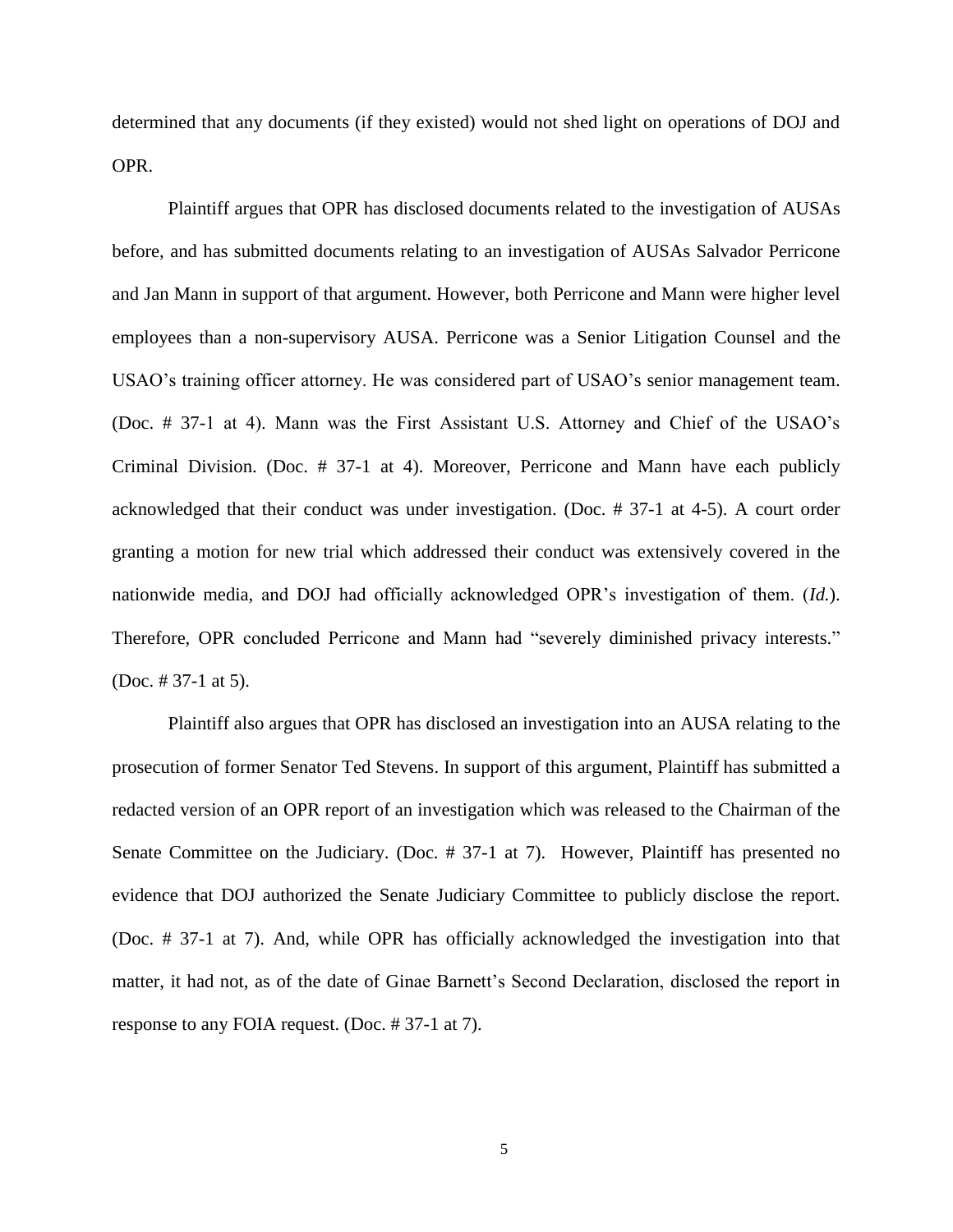#### **III. Standard of Review**

#### **A. Summary Judgment**

Under Federal Rule of Civil Procedure 56(c), summary judgment is proper "if the pleadings, depositions, answers to interrogatories, and admissions on file, together with the affidavits, if any, show that there is no genuine issue as to any material fact and that the moving party is entitled to judgment as a matter of law." *Celotex Corp. v. Catrett*, 477 U.S. 317, 322 (1986). The party asking for summary judgment always bears the initial responsibility of informing the court of the basis for its motion and identifying those portions of the pleadings or filings that it believes demonstrate the absence of a genuine issue of material fact. *Celotex*, 477 U.S. [at](http://id.at/) 323. Once the moving party has met its burden, the Rule requires the non-moving party to go beyond the pleadings and -- by pointing to affidavits, or depositions, answers to interrogatories, and/or admissions on file -- designate specific facts showing that there is a genuine issue for trial. *See id*[. at](http://id.at/) 324.

The substantive law will identify which facts are material and which are irrelevant. *See Anderson v. Liberty Lobby, Inc.*, 477 U.S. 242, 248 (1986). All reasonable doubts about the facts and all justifiable inferences are resolved in favor of the non-movant. *See Fitzpatrick v. City of Atlanta*, 2 F.3d 1112, 1115 (11th Cir. 1993). A dispute is genuine "if the evidence is such that a reasonable jury could return a verdict for the nonmoving party." *Anderson*, 477 U.S. at 248. If the evidence is merely colorable, or is not significantly probative, summary judgment may be grated. *See id.*, at 249.

When faced with a "properly supported motion for summary judgment, [the non-moving] party] must come forward with specific factual evidence, presenting more than mere allegations." *Gargiulo v. G.M. Sales, Inc.*, 131 F.3d 995, 999 (11th Cir. 1997). As *Anderson v.* 

6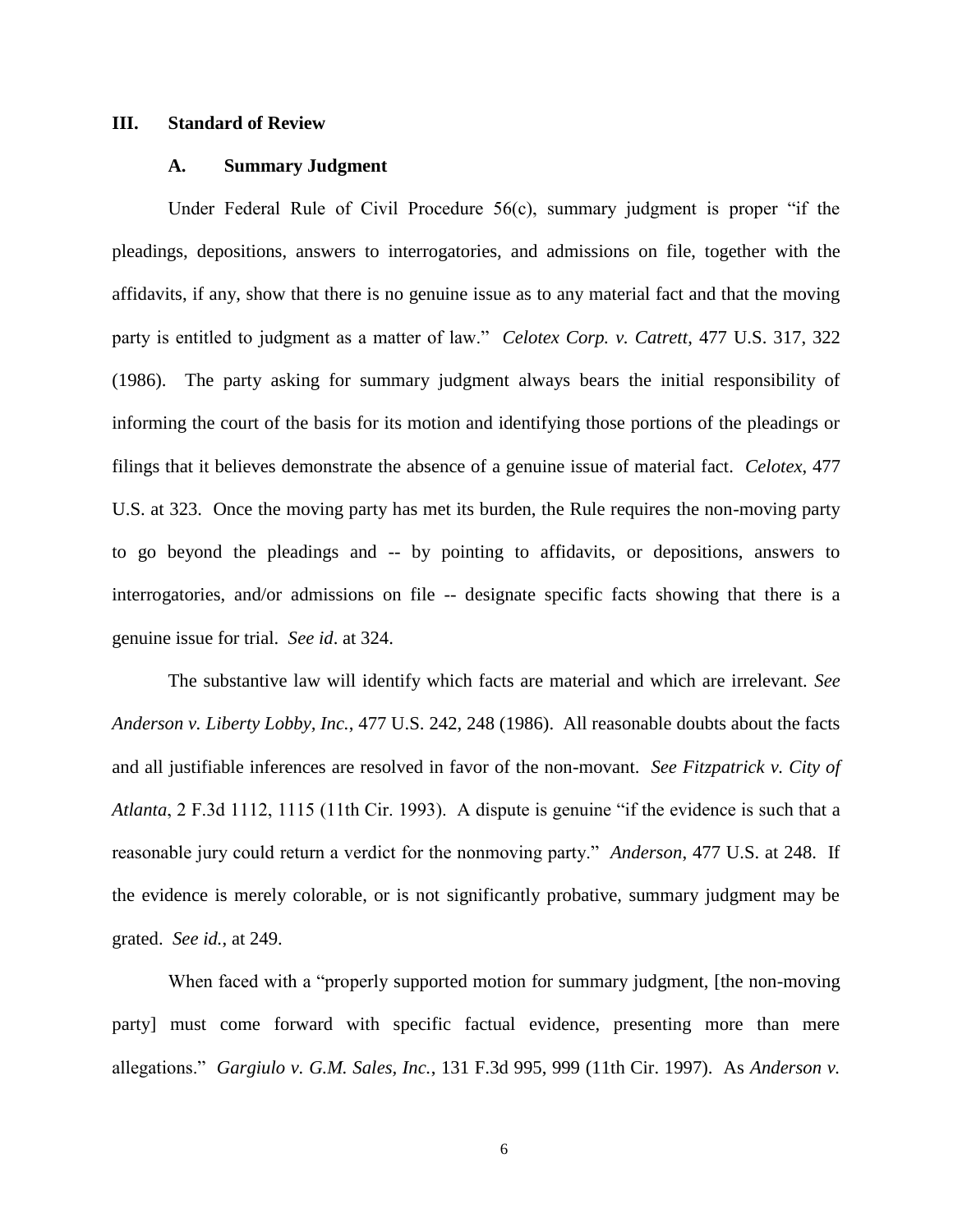*Liberty Lobby, Inc.* teaches, Rule 56(c) "does not allow the plaintiff to simply rest on [her] allegations made in the complaint; instead, as the party bearing the burden of proof of trial, [s]he must come forward with at least some evidence to support each element essential to [her] case at trial." *Anderson*, 477 U.S. at 252. "Mere allegations" made by a plaintiff are insufficient. *Id.*

Summary judgment is mandated "against a party who fails to make a showing sufficient to establish the existence of an element essential to that party's case, and on which that party will bear the burden of proof at trial." *Celotex Corp.*, 477 U.S. at 322. "Summary judgment may be granted if the non-moving party's evidence is merely colorable or is not significantly probative." *Sawyer v. Southwest Airlines Co*., 243 F. Supp.2d 1257, 1262 (D. Kan. 2003) (citing *Anderson*, 477 U.S. at 250-51).

#### **B. FOIA**

It is axiomatic that FOIA "provides for wide-ranging citizen access to government documents and presumes them subject to disclosure." *Ely v. Fed. Bureau of Investigation*, 781 F.2d 1487, 1489 (11th Cir. 1986) (citations omitted). "The purpose of FOIA 'is to encourage public disclosure of information so citizens may understand what their government is doing.'" *Miccosukee Tribe of Indians of Florida v. United States*, 516 F.3d 1235, 1244 (11th Cir. 2008) (quoting *Office of Capital Collateral Counsel, Northern Region of Fla. v. United States Department of Justice*, 331 F.3d 799, 802 (11th Cir. 2003)). Nonetheless, "'Congress realized that legitimate governmental and private interests could be harmed by release of certain types of information,' ... and provided for certain exceptions to the rule of broad disclosure." *News–Press v. United States Department of Homeland Security*, 489 F.3d 1173, 1191 (11th Cir. 2007) (quoting *Federal Bureau of Investigation v. Abramson*, 456 U.S. 615, 621 (1982)).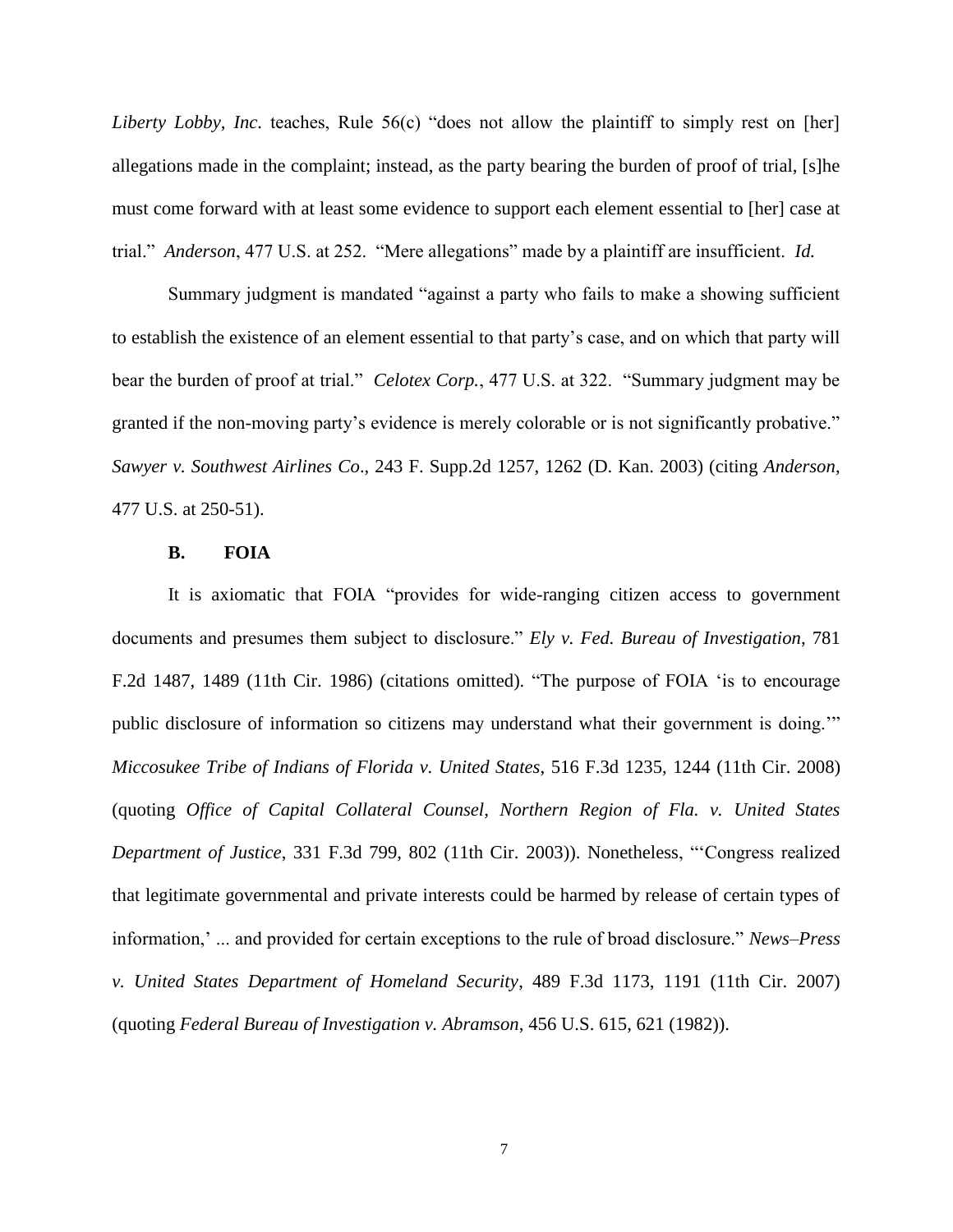FOIA contains nine exemptions set forth at 5 U.S.C. § 552(b), and each reflects the necessary balance between the public's interest in governmental transparency and "legitimate governmental and private interests that could be harmed by release of certain types of information." *United Techs. Corp. v. U.S. Dep't of Def*., 601 F.3d 557, 559 (D.C. Cir. 2010). Where a dispute arises as to the applicability of an exemption, "FOIA places on the courts the obligation to consider and resolve competing claims of privilege and access." *Ely*, 781 F.2d at 1490. So, a requester contending an agency wrongly withheld records may petition the court "to enjoin the agency from withholding agency records and to order the production of any agency records improperly withheld from the complainant." 5 U.S.C.  $\S$  552(a)(4)(B). The applicable burden of proof in these cases reflects the principle that FOIA favors disclosure of government records. The court reviews *de novo* an agency decision to withhold its records, and the Government bears the burden of justifying any disputed exemption. *Id.; see also Miccosukee Tribe of Indians of Fla.*, 516 F.3d at 1258.

"Generally, FOIA cases should be handled on motions for summary judgment." *Miscavige v. Internal Revenue Serv*., 2 F.3d 366, 369 (11th Cir. 1993). In assessing the evidence, the court must determine whether the agency had an "adequate factual basis" for invoking the exemption. *Miccosukee Tribe of Indians of Fla*., 516 F.3d at 1258. "[I]n this Circuit, an adequate factual basis may be established, depending on the circumstances of the case, through affidavits, a *Vaughn* Index<sup>7</sup>, *in camera* review, or through a combination of these methods." *Id*. Affidavits alone may be sufficient "so long as they provide an adequate factual basis for the district court to render a decision." *Id*. (citation omitted).

 $\overline{a}$ 

<sup>&</sup>lt;sup>7</sup> A *Vaughn* index lists the documents the agency is withholding along with a detailed justification for the agency's claim. *See Stephenson v. Internal Revenue Serv.,* 629 F.2d 1140, 1145 (5th Cir.1 980) (citing *Vaughn v. Rosen*, 484 F.2d 820 (D.C. Cir. 1973), *cert. denied*, 415 U.S. 977 (1974), *on appeal from remand*, 523 F.2d 1136 (D.C. Cir. 1975)).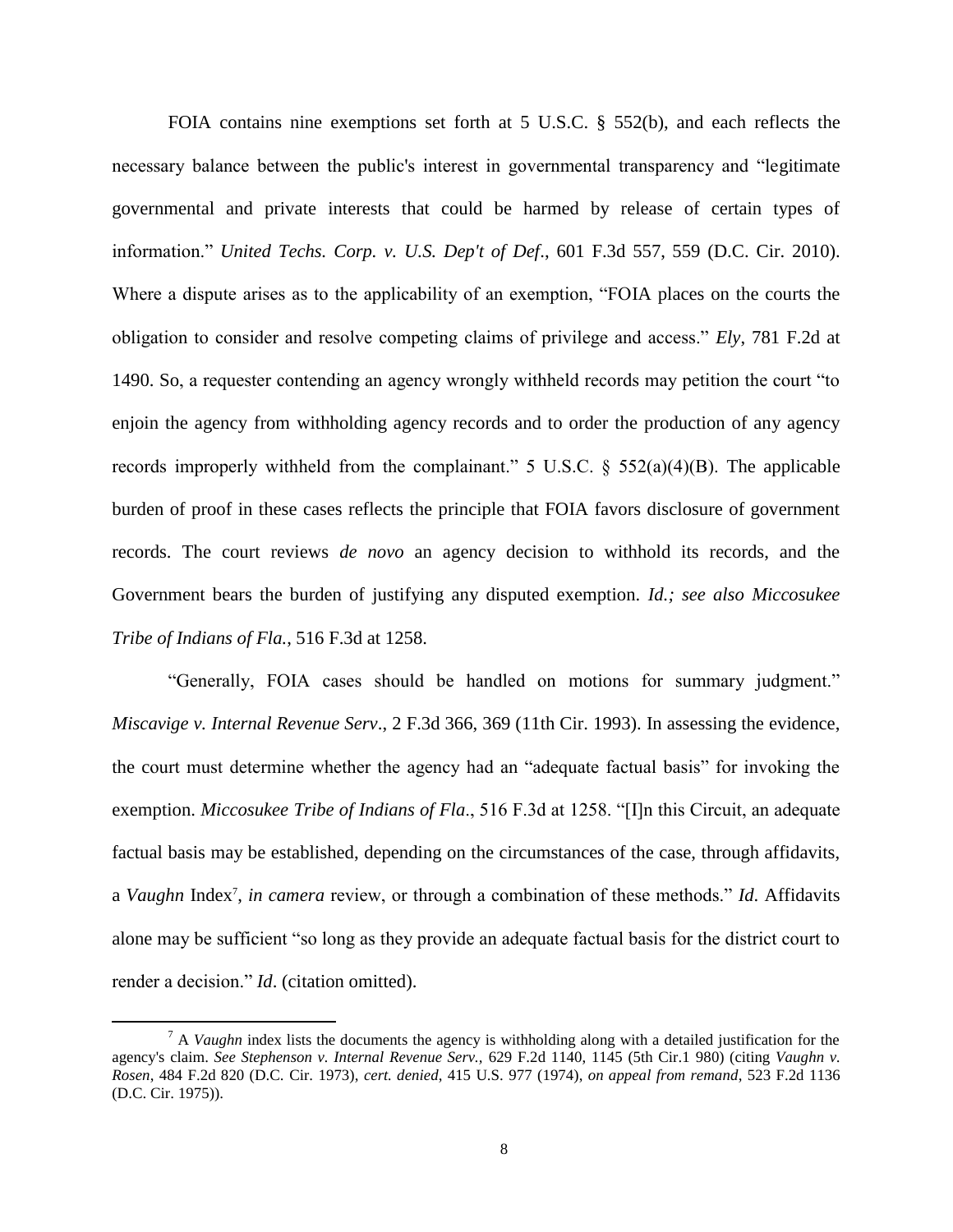Typically an agency identifies, however generally, the documents for which it asserts an exemption. *Mordenti*, 331 F.3d at 801 n. 3 (citing *Phillippi v. Central Intelligence Agency*, 546 F.2d 1009 (D.C. Cir. 1976)). Nevertheless, courts recognize an exception to this rule, known as the *Glomar* response, by which an agency "neither confirms nor denies the existence of the documents sought in the FOIA request." *Id.* (citing *Phillippi*, 546 F.2d 1009). "A *Glomar* response, however, is permitted only when confirming or denying the existence of records would itself cause harm cognizable under an FOIA exception." *Citizens for Responsibility & Ethics in Washington ("CREW") v. U.S. Dep't of Justice*, 746 F.3d 1082, 1091 (D.C. Cir. 2014) (internal quotation marks and citations omitted). To prevail, the Government must "justify the *Glomar* response based on general exemption review standards established in non-*Glomar* cases." *Elec. Privacy Info. Ctr. v. Nat'l Sec. Agency*, 678 F.3d 926, 931 (D.C. Cir. 2012) (internal quotation marks and citation omitted). "Ultimately, an agency's justification for invoking a FOIA exemption is sufficient if it appears 'logical' or 'plausible.'" *Judicial Watch, Inc. v. U.S. Dep't of Defense*, 715 F.3d 937, 941 (D.C. Cir. 2013) (quoting *ACLU v. U.S. Dep't of Def*., 628 F.3d 612, 619 (D.C. Cir. 2011)).

Because even a *Vaughn* index or *in camera* review could undermine the purpose of a *Glomar* response by suggesting the existence (or not) of requested records, the D.C. Circuit has explicitly endorsed reliance on agency affidavits at summary judgment: "[i]n Glomar cases, courts may grant summary judgment on the basis of agency affidavits that contain reasonable specificity of detail rather than merely conclusory statements, and if they are not called into question by contradictory evidence in the record or by evidence of agency bad faith." *Id*. (internal quotation marks and citation omitted). The Eleventh Circuit has also suggested reliance on affidavits alone may be proper in the *Glomar* context. *Ely*, 781 F.2d at 1493–94.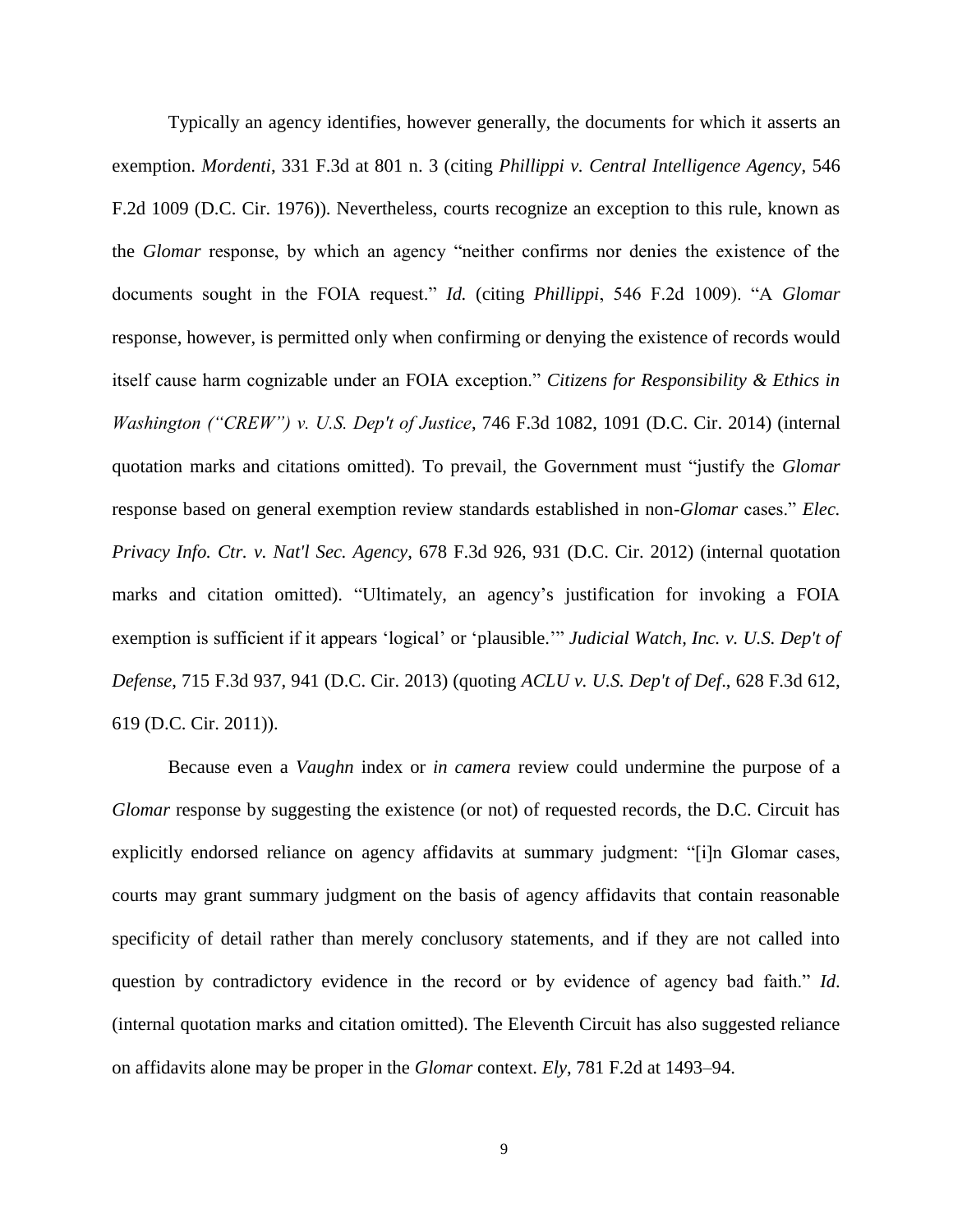In its Motion, Defendant asks the court to affirm its *Glomar* response. (Doc. # 18). In its cross motion for summary judgment, Plaintiff asks the court to order disclosure of the requested documents, or at least the creation of a *Vaughn* Index. (Doc. # 22).

In this case, OPR based its *Glomar* response to Plaintiff's FOIA request on FOIA Exemptions 6 and 7(C). Under FOIA Exemption 6, an agency is not required to disclose "personnel and medical files and similar files the disclosure of which would constitute a clearly unwarranted invasion of personal privacy." 5 U.S.C.  $\S$  552(b)(6). Similarly, Exemption 7(C) protects from disclosure "records or information compiled for law enforcement purposes, but only to the extent that the production of such law enforcement records or information ... could reasonably be expected to constitute an unwarranted invasion of personal privacy." 5 U.S.C. § 552(b)(7)(C). OPR must satisfy a two-part test to establish the propriety of the claimed exemptions. First, it must establish that its claim of right to withhold "comes within the ambit of one of the statutory exemptions." *Ely*, 781 F.2d at 1490 n.3 (11th Cir.1986). Second, and only after the initial showing is made, OPR must show that the relevant exemption's balancing analysis favors upholding the agency's *Glomar* response. *Id*.

#### **C. Public Domain FOIA Exception**

Before conducting the analyses under Exemptions 6 and 7(C), the court addresses Plaintiff's assertion that the public domain exception to FOIA applies. Plaintiff argues that OPR's *Glomar* response was improper because the existence of the records it is seeking has already been publicly disclosed.

"Under FOIA's 'public domain' exception, an agency may not rely on an otherwise valid [FOIA] exemption to justify withholding information that is already in the public domain." *Marino v. Drug Enforcement Admin*., 685 F.3d 1076, 1080 (D.C. Cir. 2012) (internal quotation marks and citations omitted; alteration in original). "Yet in the context of a *Glomar* response, the public domain exception is triggered when the prior disclosure establishes the existence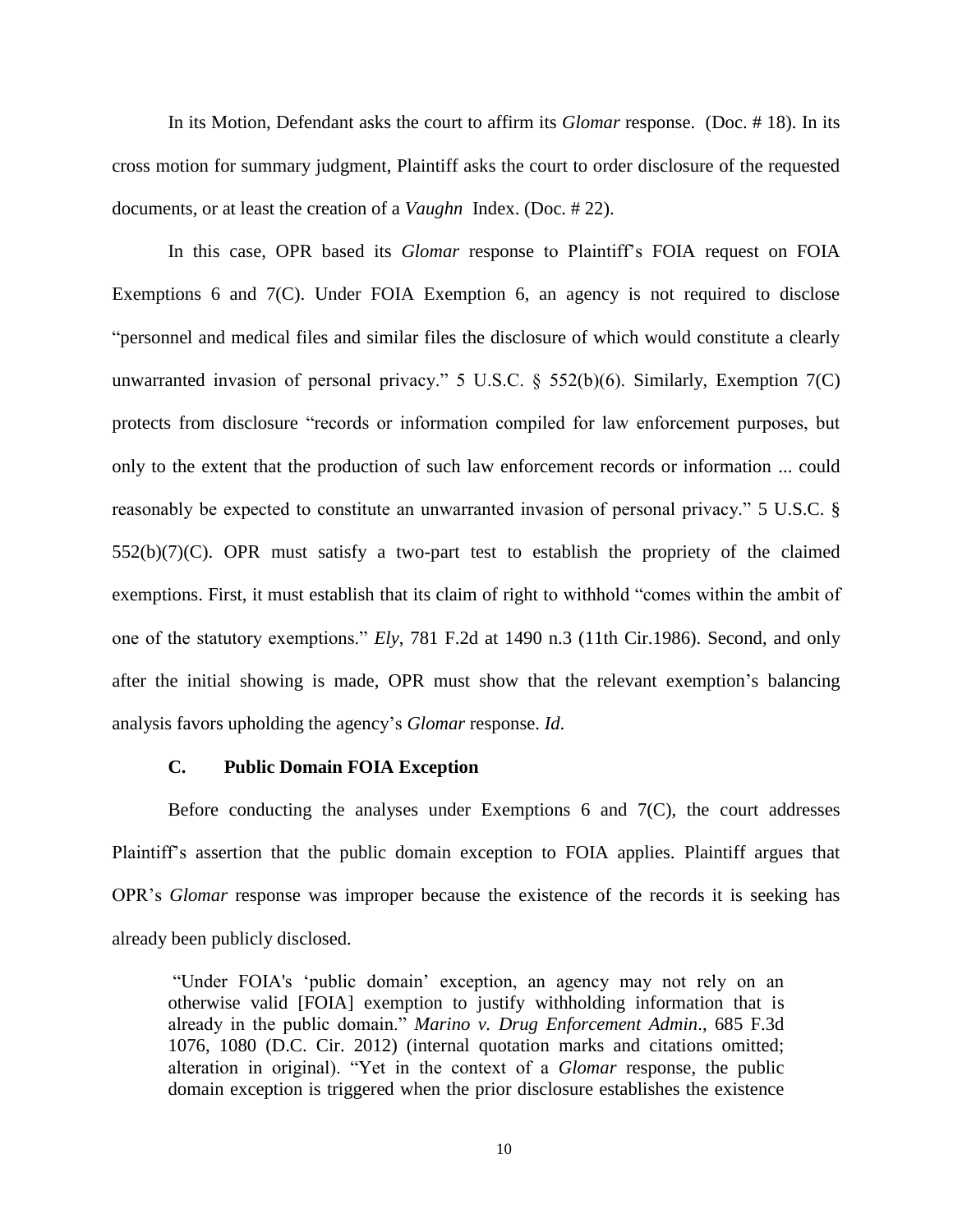(or not) of records responsive to the FOIA request, regardless whether the *contents* of the records have been disclosed." *Id*. at 1081 (internal quotation marks and citation omitted; emphasis in original). Thus, if the existence (or not) of records has already been publicly disclosed, an agency may not issue a *Glomar* response as to those records. The contents of the records, however, may still be subject to an exemption. Further, while the Government bears the burden of justifying any exemptions, "a plaintiff asserting a claim of prior disclosure must bear the initial burden of pointing to specific information in the public domain that appears to duplicate that being withheld." *Davis v. Dep't of Justice*, 968 F.2d 1276, 1279 (D.C. Cir.1992) (quoting *Afshar v. Dep't of State*, 702 F.2d 1125, 1130 (D.C. Cir. 1983)).

*Miccosukee Tribe of Indians of Florida v. U.S. Dep't of Justice*, 103 F. Supp. 3d 1314, 1327  $(S.D. Fla. 2015).$ <sup>8</sup>

Here, the public domain question turns on the precise language of the FOIA request. Plaintiff's FOIA request asked for, "all information concerning any personal, personnel or professional *complaint* against Mr. Hart in the possession or control of the U.S. Attorney's Office for the Northern District of Alabama or the U.S. Department of Justice." (Doc. # 18-1 at 9; Doc. # 37-1 at 2) (emphasis added).

Plaintiff argues at length that allegations of prosecutorial misconduct against Hart, made both in Hubbard's criminal trial and in previous criminal trials, renders any issue relating to alleged prosecutorial misconduct against Hart "in the public domain." But those arguments stray from the information sought in Plaintiff's actual FOIA request. That is, the actual request seeks information relating to *complaints* made against Hart in the possession of OPR. The court finds that the Rule 56 evidence does not establish that the existence or non-existence of any document concerning any such *complaints* has been publicly disclosed.

 $\overline{a}$ 

<sup>8</sup> Plaintiff also cites *In re Special Proceedings*, 842 F. Supp. 2d 232 (D.D.C. 2012), in support of its argument that Defendant's *Glomar* response was improper and that the alleged documents should be made public under its FOIA request. (Doc. # 34 at 3). However, that case has no application here*. In re Special Proceedings* addressed whether a report of a court-appointed investigator regarding criminal contempt proceedings against six Department of Justice attorneys should be permanently sealed. 842 F. Supp. 2d at 234. The issue in that case was the First Amendment right of access to judicial proceedings. 842 F. Supp. 2d at 238. Nowhere in that case is FOIA or any its exemptions even mentioned.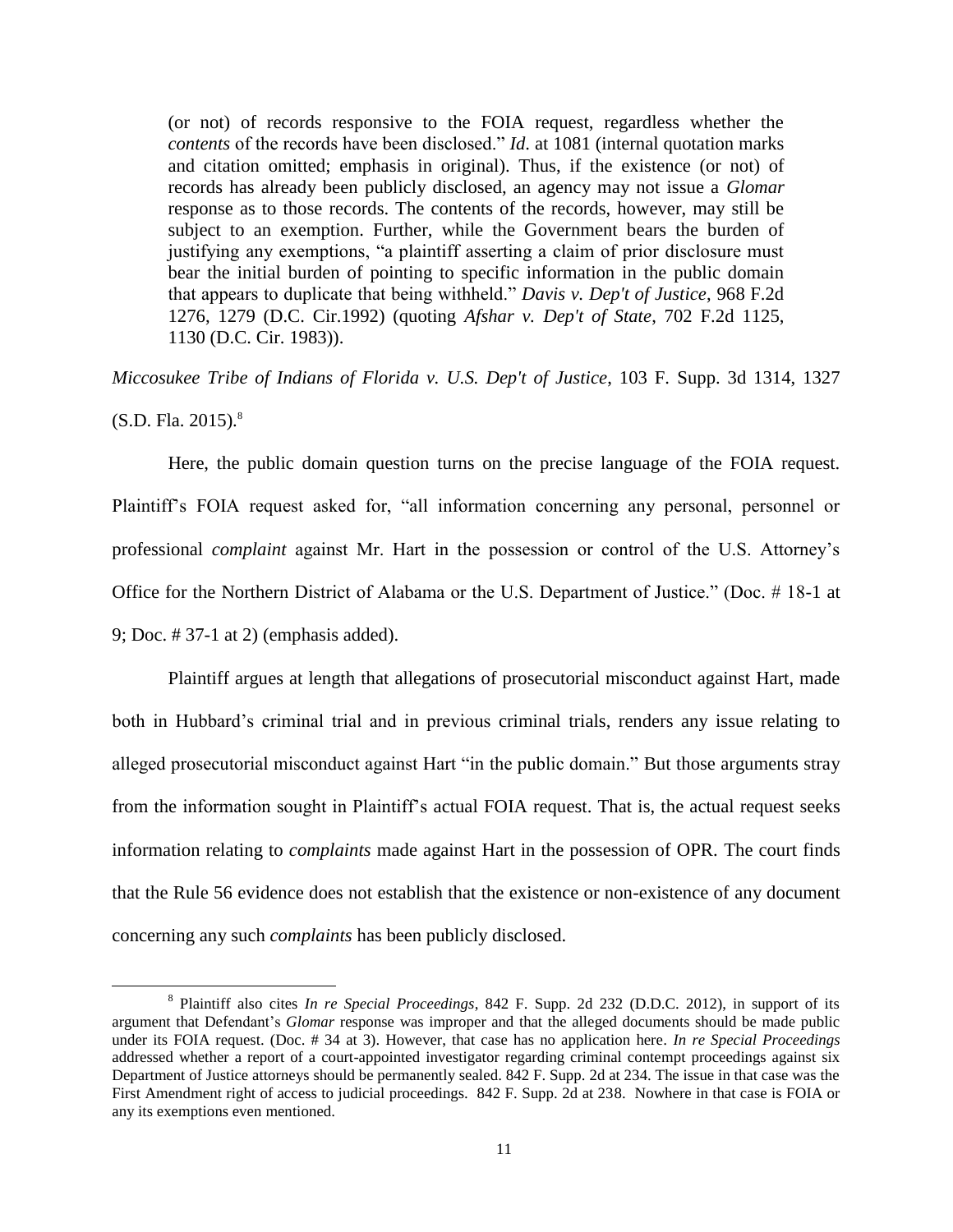As evidence in support of their argument that Hart waived any right to privacy and that information regarding complaints is in the public domain, Plaintiff asserts as follows:

Mr. Hart waived any right of privacy as to his OPR complaints when he (1) called radio host Dale Jackson and told Mr. Jackson that with regard to the Taylor case (also known as the "two-year college" case), he "got OPR complaints out of that... got accusations of grand jury abuse and all other kinds of things. You know, DOJ assigned somebody to defend me, and I did it and got a Bar complaint or complaints, you know, those kinds of things" and (2) publicly filed a transcript of that conversation as an attachment to the State's Surreply to Defendant's Amended Motion for Production in the case of *State of Alabama v. Michael Gregory Hubbard*, Case No. CC-2014-000565, pending in the Circuit Court of Lee County, Alabama. See pages 14-15 of Exhibit H to State's Surreply to Defendant's Amended Motion for Production (Doc. 61) attached hereto as Exhibit 1.

(Doc. # 22 at 4). This argument might stand on solid ground *if* the materials cited by Plaintiff in support of this assertion actually established what Plaintiff claims. But they do not. The document Plaintiff has cited to establish that the alleged public conversation took place appears to be two pages from the middle of a brief. (Doc. # 22-1). But there is no case number or caption on the pages to establish what case it is, what court it is in, or that such a conversation actually occurred. The pages reference a "*requested* conversation," but the purported transcript of the conversation is not attached. (Doc. # 22-1) (emphasis added). Nor do the attached pages *in any way* establish that Hart made a call to a radio show or that the call was recorded. All the two typed pages establish (if they are even true and correct copies of pages from a motion filed in state court – a conclusion which cannot be gleaned from the document itself) is that Hubbard requested disclosure of an unspecified media conversation in support of his allegation of prosecutorial misconduct. (Doc. # 22-1).

Plaintiff also cites to the Affidavit of Henry "Sonny" Reagan as establishing that Hart's "conduct" was made public. (Doc. # 22 at 7). But again, the issue is not whether *allegations* of misconduct by Hart have been made public. They have. The question is whether the existence or non-existence of documents regarding complaints to DOJ or OPR against Hart has been made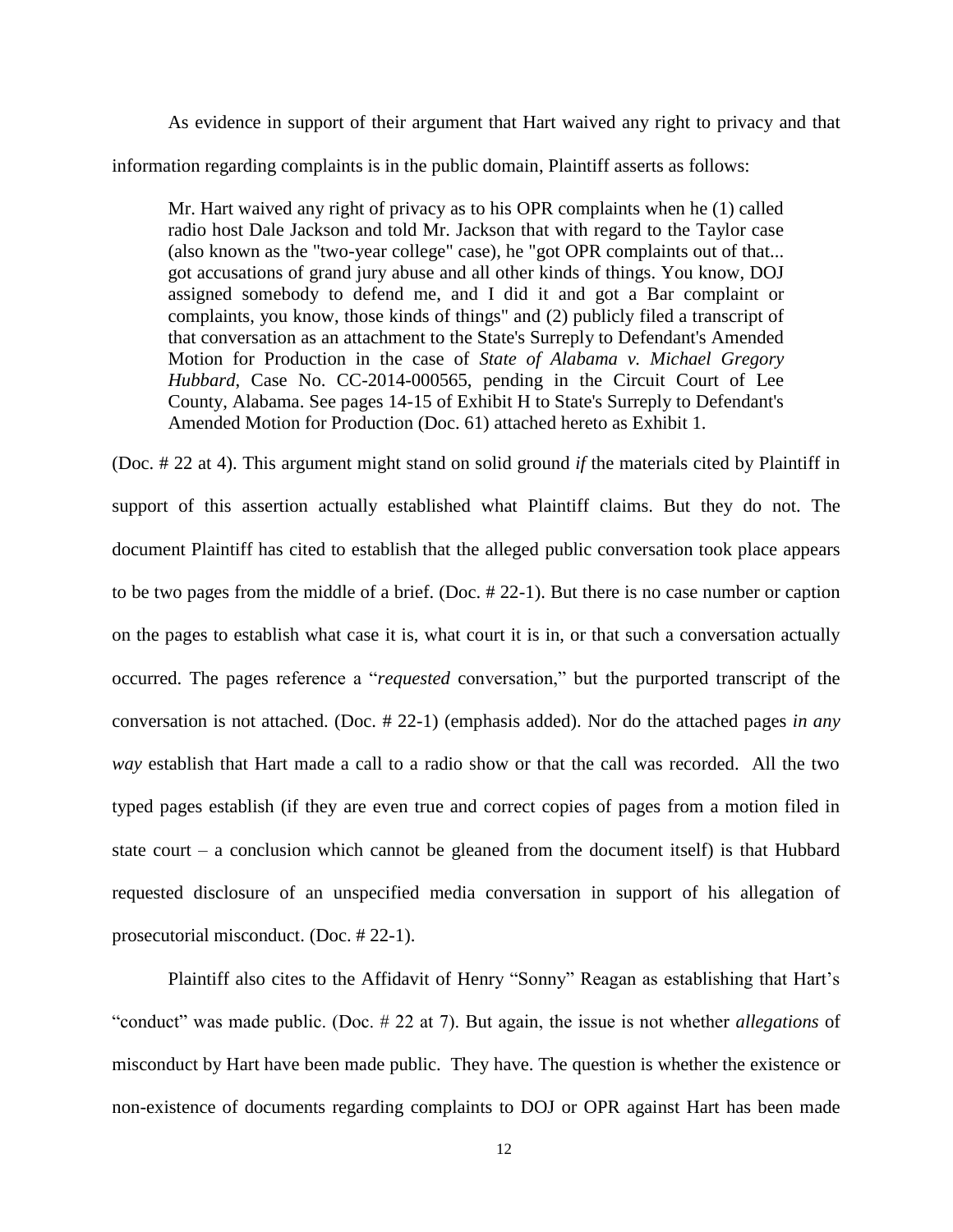public. The Reagan Affidavit simply does not make that showing. At most, it establishes that Hart had private conversations with a co-worker in which he discussed complaints that had been made against him while he was an AUSA. (Doc. # 34-1 at 2-3). A conversation with a co-worker is not a "public disclosure" regarding the existence or non-existence of records regarding a complaint. *See Miccosukee Tribe of Indians of Florida*, 103 F. Supp. 3d at 1328. Reagan apparently testified in the *Hubbard* case about alleged misconduct by Hart while working for the Alabama Attorney General's office. (Doc. # 22 at 7). But this evidence has no relation to complaints against Hart while he was employed by the U.S. Attorney's office.

Plaintiff also argues that a Report and Recommendation issued by Magistrate Judge Ott on a Motion to Dismiss an indictment filed by Roger W. Taylor is evidence that information regarding Hart's misconduct is in the public domain. (*See, e.g.,* Doc. # 22 at 4). In November 2009, in the criminal case of *United States v. Roger W. Taylor*, United States District Court for the Northern District of Alabama Case No. 7:09-cr-00048-SLB-JEO, Taylor moved to dismiss the indictment against him on grounds of alleged prosecutorial misconduct and abuse of the grand jury process and witnesses. (Case No. 7:09-cr-00048-SLB-JEO, Doc. # 199 at 1). In that case, Taylor was represented by three of the attorneys from White, Arnold and Dowd, the same firm which represents Hubbard here and the same firm which made the relevant FOIA request on his behalf. (*See* Case No. 7:09-cr-00048-SLB-JEO, Doc. # 64). In the *Taylor* Report and Recommendation, Judge Ott specifically limited his analysis to the issue of whether there was any prejudice to Taylor; he did not directly address whether any *conduct* was improper. (Case No. 7:09-cr-00048-SLB-JEO, Doc. # 199 at 10, n.11). Judge Ott's Report and Recommendation in the *Taylor* case found that certain "remarks" made by Hart in connection with proceedings in that case may have been "needless and improper." (Case No. 7:09-cr-00048-SLB-JEO, Doc. #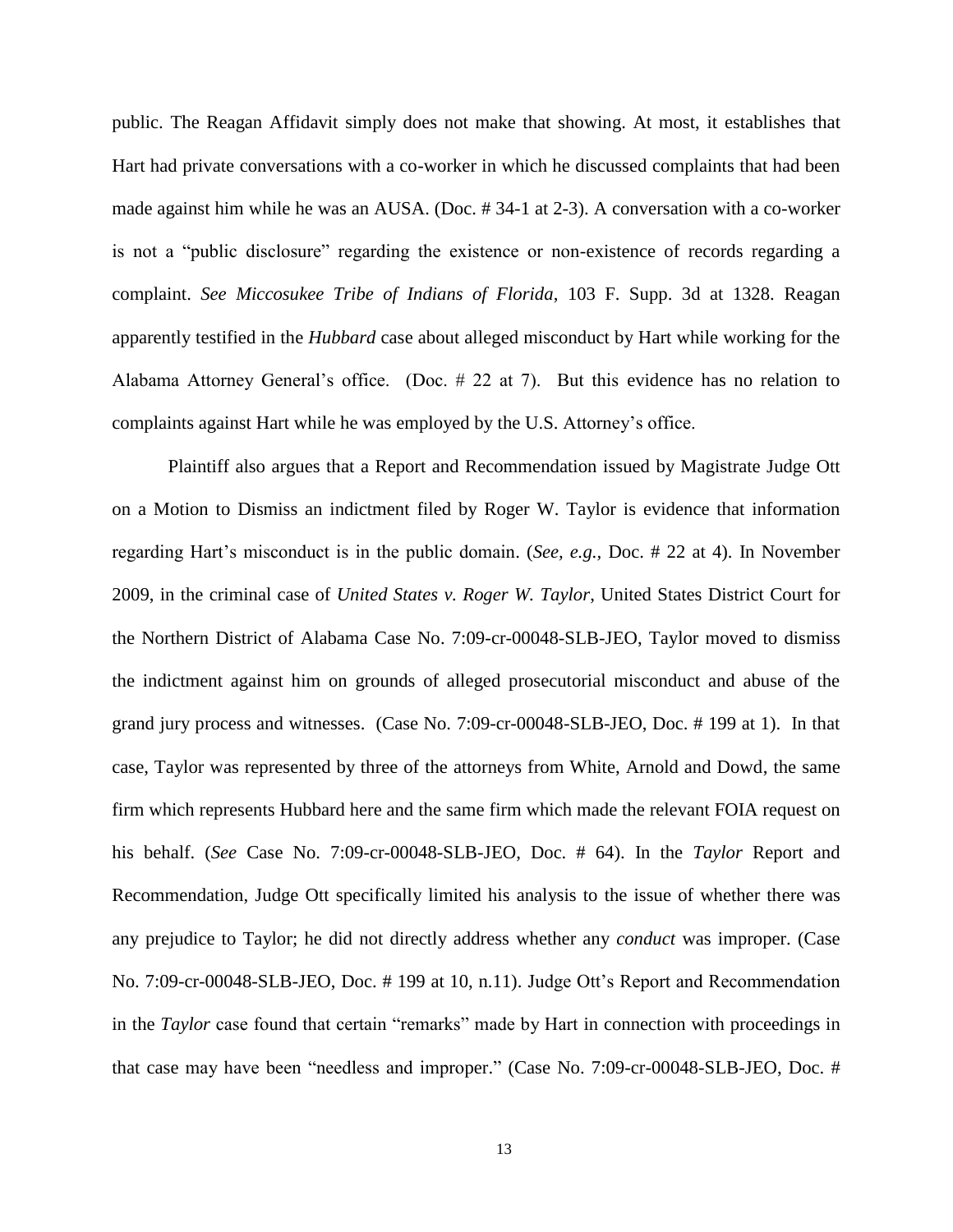64). But Judge Ott also found that those remarks were not so prejudicial as to require dismissal of the Taylor Indictment. (Case No. 7:09-cr-00048-SLB-JEO, Doc. # 199 at 26, 41-2). Judge Ott described Hart's conduct before the grand jury *in that case* as "not the paragon of grand jury decorum" but still "insufficient [for a finding] that it 'substantially influenced the grand jury's decision.'" (Case No. 7:09-cr-00048-SLB-JEO, Doc. # 199 at 63). Judge Ott further found that "the allegations against Mr. Hart *in [the Taylor] case* do not reach a level entitling the defendant to any relief." (Case No. 7:09-cr-00048-SLB-JEO, Doc. # 199 at 64) (emphasis added).

Plaintiff argues that, based on Judge Ott's Report and Recommendation, "the conduct at issue is already the subject of a publicly available decision." (*Id*.). Again, in making this argument, Plaintiff misses the mark. The point is not whether any allegations of improper conduct against Hart have been made publicly. They have (and frequently by Plaintiff). Rather, the key is whether information regarding the existence or non-existence of complaints to the DOJ or OPR regarding Hart has been acknowledged publicly. Nothing found in Judge Ott's decision supports a finding that the existence or non-existence of complaints against Hart to the DOJ or the OPR is public knowledge.

The public domain exception is sometimes known as the official-acknowledgment doctrine. The official-acknowledgment doctrine is a type of waiver doctrine. It provides that "when an agency has officially acknowledged otherwise exempt information through prior disclosure, the agency has waived its right to claim an exemption with respect to that information." *ACLU v. CIA*, 710 F.3d 422, 426 (D.C. Cir. 2013). But the hurdles that must be cleared to invoke the doctrine are high. A FOIA requester must show that the information requested (1) is "as specific as the information previously released," (2) "match[es]" the information previously disclosed," and (3) was "already ... made public *through an official and*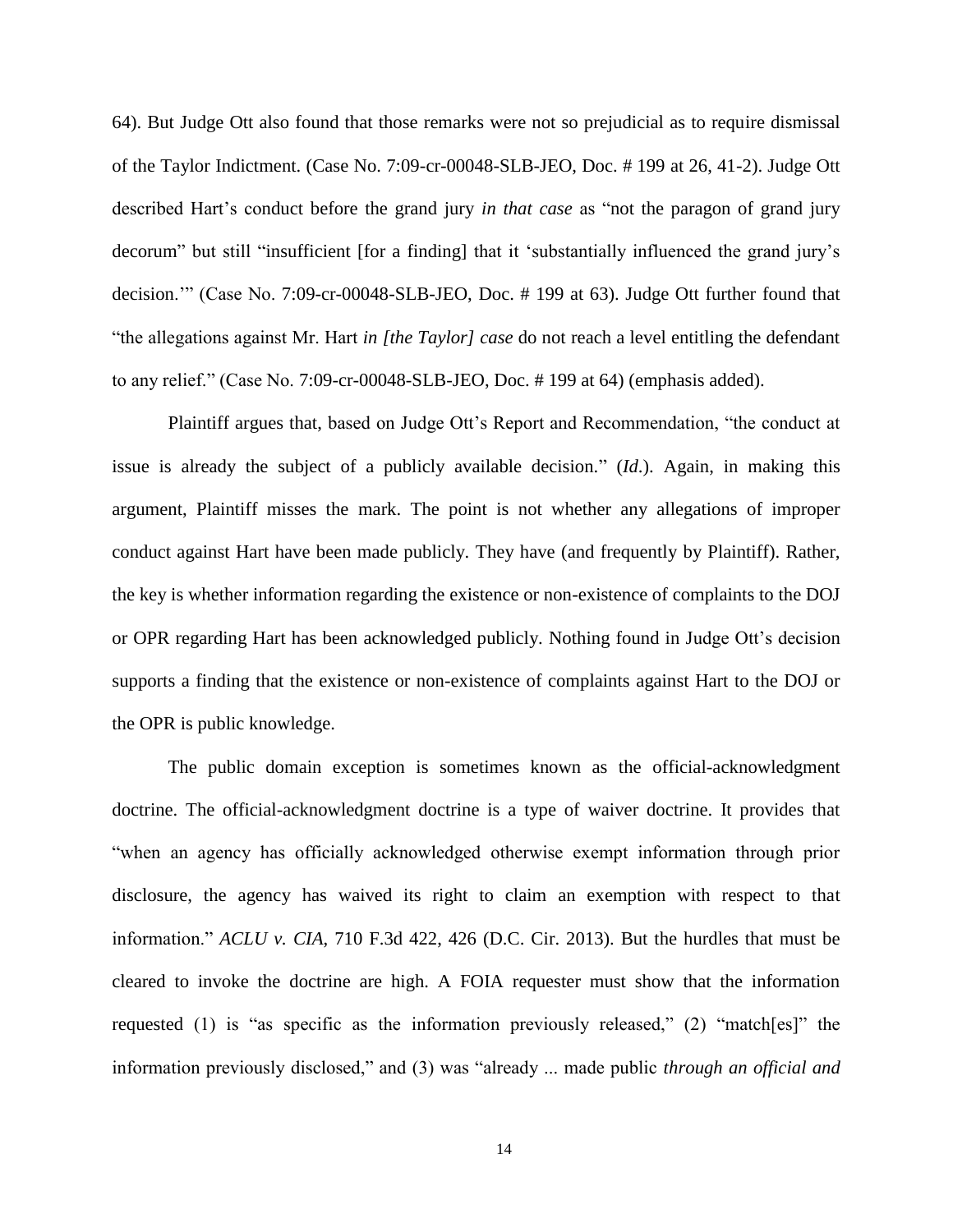*documented disclosure*." *Wolf v. CIA*, 473 F.3d 370, 378 (D.C. Cir. 2007) (citation and internal quotation marks omitted, emphasis added). "Prior disclosure of similar information does not suffice; instead, the specific information sought by the plaintiff must already be in the public domain *by official disclosure*." *Wolf*, 473 F.3d at 378 (emphasis added); *see also ACLU*, 710 F.3d at 427. "This waiver is limited only to official and public disclosures *made by the same agency providing the Glomar response.*" *Florez v. CIA*, 829 F.3d 178, 186 (2d Cir. 2016) (emphasis added) (refusing to impute the FBI's decision to disclose information to the CIA); *see also Frugone v. CIA*, 169 F.3d 772, 775 (D.C. Cir. 1999) (refusing to "treat the statements of the [Office of Personnel Management] ... as tantamount to an official statement of the CIA").

Plaintiff's evidence and arguments that information regarding Hart's alleged misconduct is in the public domain falls short of satisfying the public domain exception/officialacknowledgment doctrine. Plaintiff has not presented the court with any evidence that OPM has officially and publicly disclosed the existence or non-existence of complaints about Hart. Therefore, the court will address OPM's claimed exemptions.

#### **D. Exemption 6**

In its *Glomar* response, OPR invoked FOIA Exemption 6, which covers "personnel and medical files and similar files the disclosure of which would constitute a clearly unwarranted invasion of personal privacy." 5 U.S.C. § 552(b)(6). An agency may withhold personal information in agency records pursuant to Exemption 6 if "(1) the information was within personnel, medical, or similar files; and (2) a balancing of individual privacy interests against the public interest in disclosure reveals that disclosure of the information would constitute a clearly unwarranted invasion of personal privacy." *News Press v. U.S. Dep't of Homeland Sec*., 489 F.3d 1173, 1196–97 (11th Cir. 2007) (internal quotation marks and citation omitted). Under the first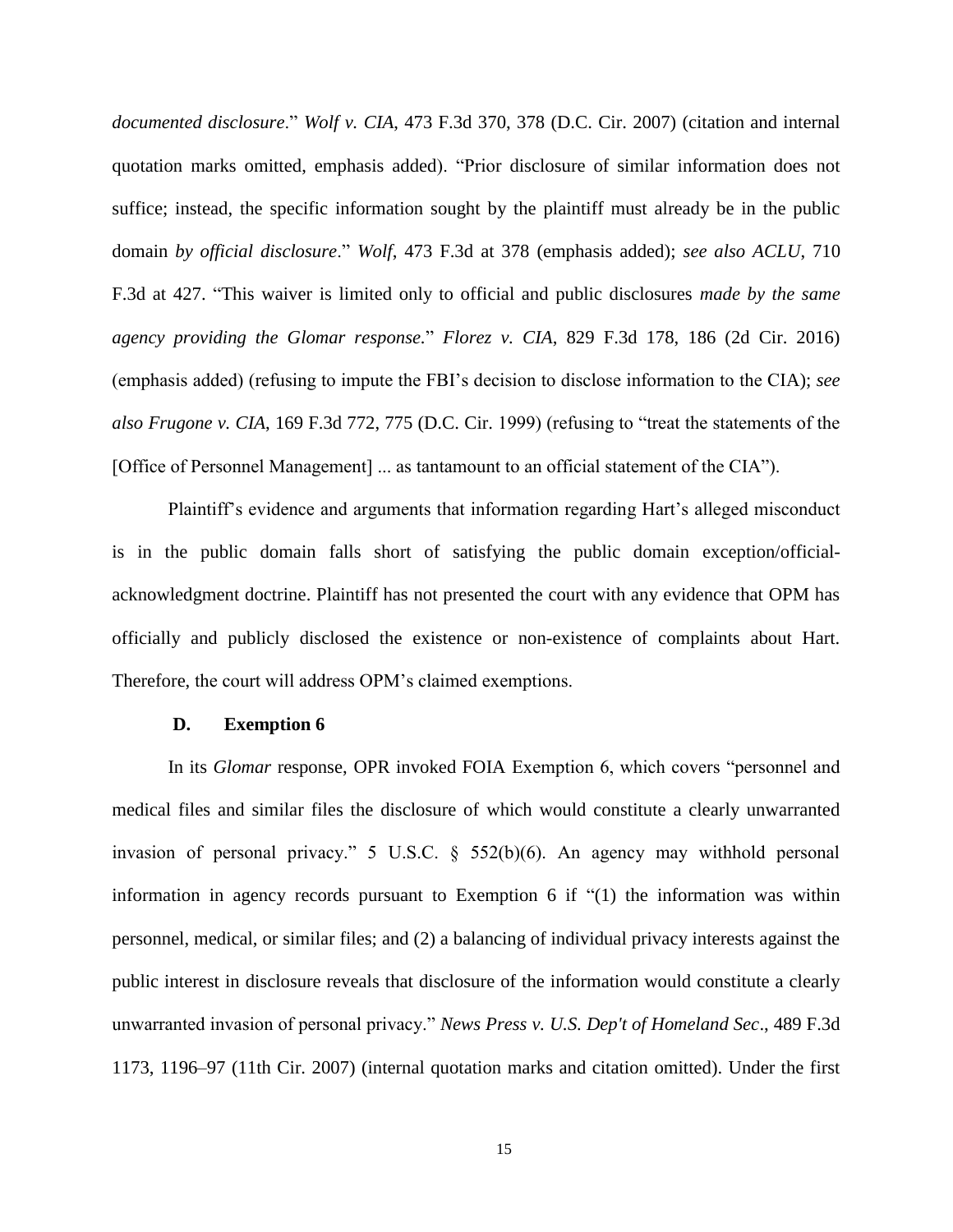prong, "similar files" is interpreted broadly to include "any 'detailed Government records on an individual which can be identified as applying to that individual.'" *Id*. at 1197 (*quoting U.S. Dep't of State v. Wash. Post Co*., 456 U.S. 595, 602 (1982)). "[A]n agency's investigative reports constitute 'similar files' for purposes of Exemption 6." *Corbett v. Transp. Sec. Admin*., 568 Fed.App'x. 690, 703 (11th Cir. 2014) (alteration added; citations omitted); *see also Stern v. Fed. Bureau of Investigation*, 737 F.2d 84, 89 (D.C. Cir. 1984); *see also Mordenti*, 331 F.3d at 803-04 (Eleventh Circuit held the DOJ could withhold under Exemption 6 certain records relating to internal disciplinary proceedings against a former AUSA). Here, the undisputed Rule 56 evidence establishes that the information requested by Plaintiff, if it exists, would be contained within personnel, medical, or similar files.

Plaintiff argues that Hart has no ascertainable privacy interest in the requested documents. (Doc. # 26 at 4). But that argument cuts no ice. In *Mordenti,* the Eleventh Circuit concluded that a former AUSA, who was subject to the FOIA request, retained her privacy interest despite the fact there was "already substantial information available to the public about [her] misconduct and her subsequent sanctions." 331 F.3d at 804 (alteration added). Here, there is some public information regarding alleged misconduct by Hart. However, as in *Mordenti,* this court concludes that Hart has retained a significant privacy interest.

Plaintiff next asserts that there is a public interest in misconduct by Hart and his "qualifications to serve in his current capacity." (Doc. # 22 at 16). That argument also lacks merit. First, these are not the kind of public interests for which Congress enacted FOIA. "FOIA's central purpose is to ensure that the *Government's* activities be opened to the sharp eye of public scrutiny." *U.S. Dep't of Justice v. Reporters Comm. For Freedom of Press*, 489 U.S. 749, 774 (1989) (emphasis in original). Second, "there is no public interest in [Hubbard's] obtaining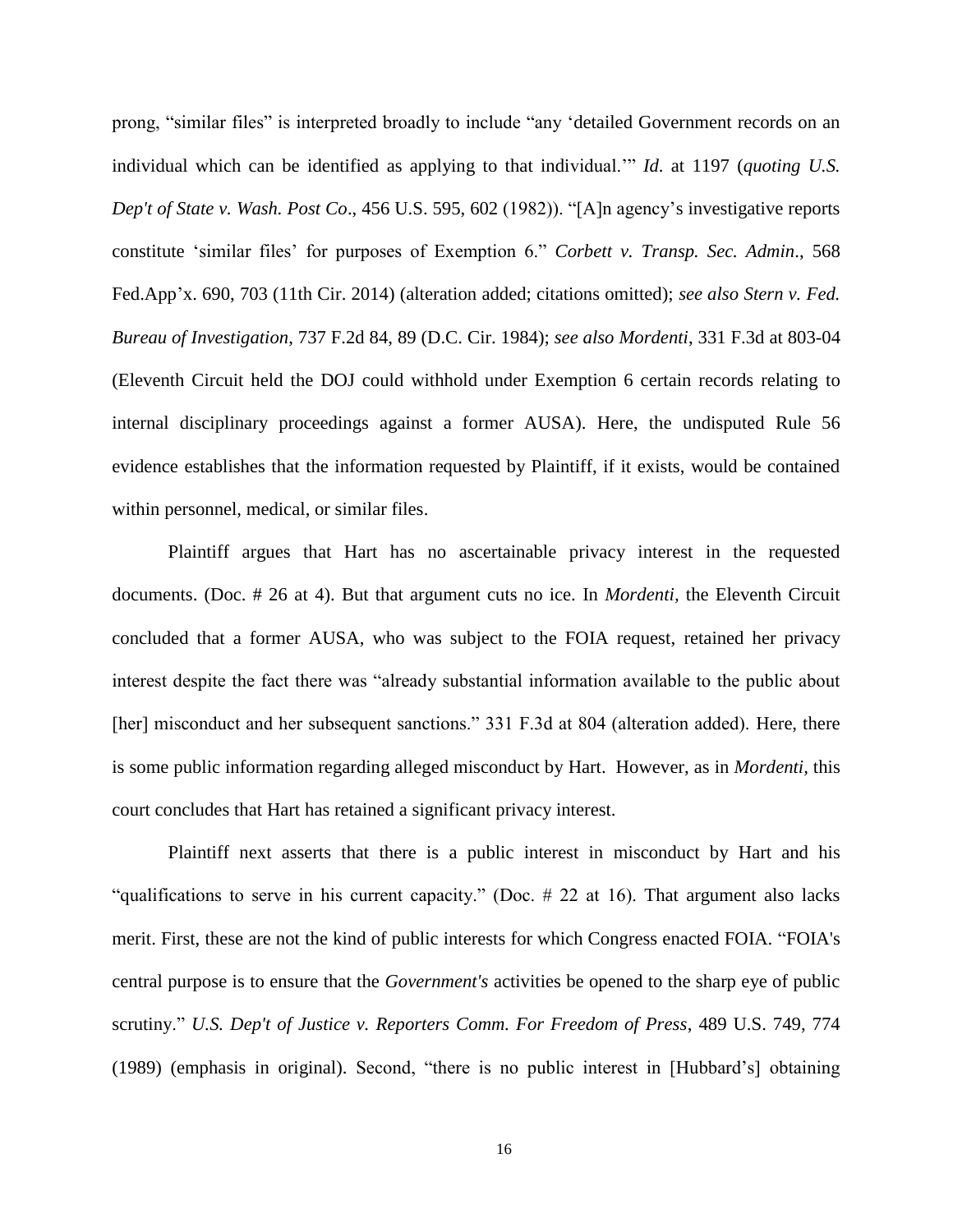records for his private litigation." *Miccosukee Tribe of Indians of Florida*, 103 F. Supp. 3d at 1334 (citing *Horowitz v. Peace Corps*, 428 F.3d 271, 278–79 (D.C. Cir. 2005) (Plaintiff's need to obtain the information for his own litigation is irrelevant).

Without question, the documents requested in Plaintiff's FOIA request fall squarely within Exemption 6. The balance of Hart's substantial private interests and the negligible public interest in alleged misconduct by one line-level AUSA weighs substantially in favor of the OPR's *Glomar* response. The court finds that disclosure of the existence or non-existence of responsive records would constitute an unwarranted invasion of Hart's personal privacy. Therefore, Exemption 6 applies here.

### **E. Exemption 7(C)**

In response to Plaintiff's FOIA request, OPR has also invoked Exemption 7(C) which covers "records or information compiled for law enforcement purposes, but only to the extent that the production of such law enforcement records or information … could reasonably be expected to constitute an unwarranted invasion of personal privacy."  $5 \text{ U.S.C.}$  §  $552(b)(7)(C)$ .

Ginae Barnett's Declaration, submitted by OPR to explain its *Glomar* response to Plaintiff's FOIA request, states that, "if OPR possesses responsive records, they exist in OPR's system of records that is compiled for law enforcement purposes." (Doc.  $\# 18-1 \P 14$ ). Barnett's Declaration further explains that "[t]he records contained in OPR's system of records have been compiled as part of OPR's investigations of current and former DOJ employees who are alleged to have committed specific acts of professional misconduct which, if proved, could result in civil or criminal penalties." (Doc. # 18-1 ¶ 14).

Exemption 7(C) "does not exempt from disclosure ... [i]nternal agency investigations ... in which an agency, acting as the employer, simply supervises its own employees." *Kimberlin v.*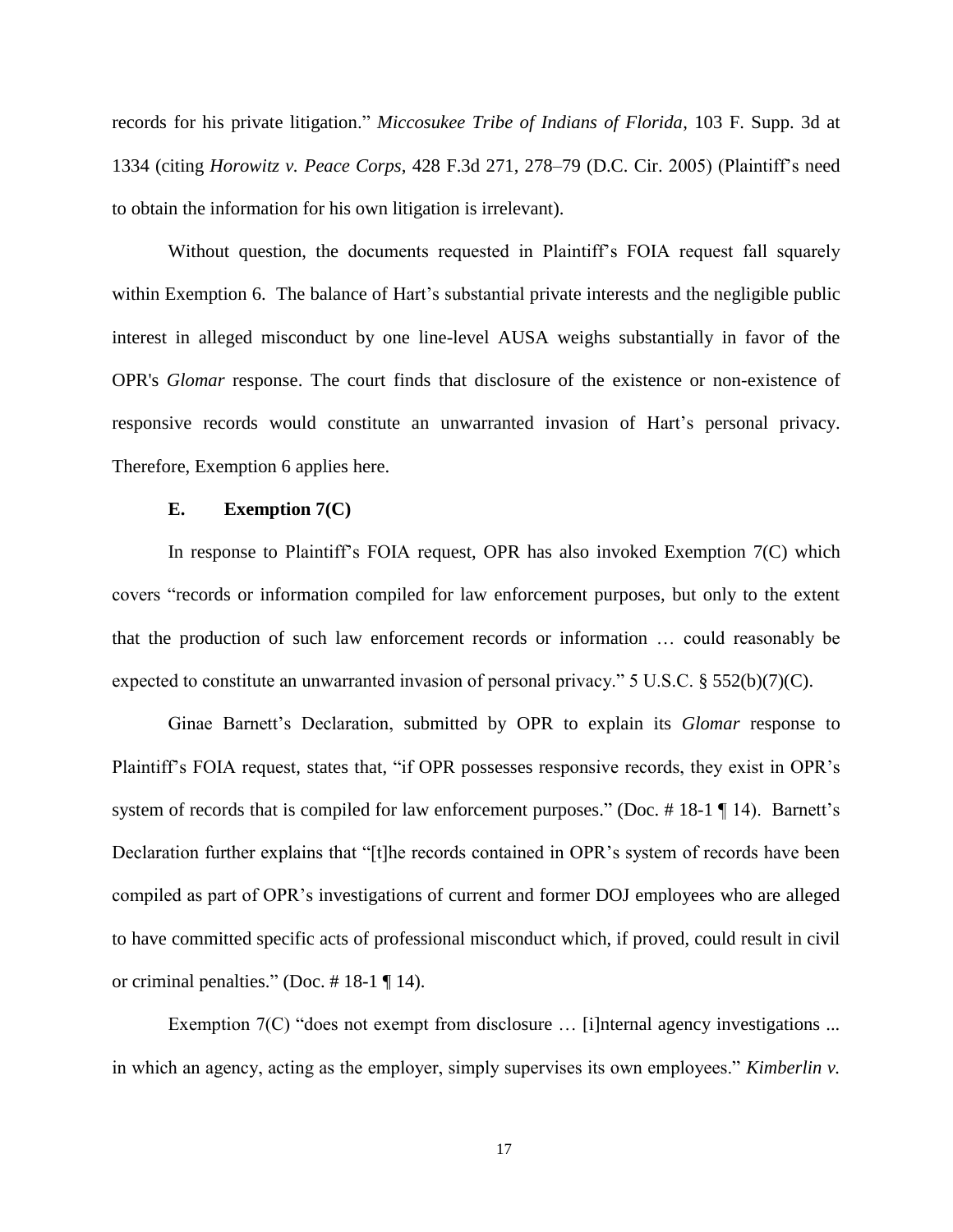*Dep't of Justice,* 139 F.3d 944, 947 (D.C. Cir. 1998) (quoting *Stern*, 737 F.2d at 89). However, an agency's investigation of its own employees will be found to be for law enforcement purposes "if it focuses 'directly on specifically alleged illegal acts, illegal acts of particular identified officials, acts which could, if proved, result in civil or criminal sanctions.'" *Kimberlin,* 139 F.3d at 947 (quoting *Stern*, 737 F.2d at 89, in turn quoting *Rural Housing Alliance v. U.S. Dept. of Agriculture*, 498 F.2d 73, 81 (D.C. Cir. 1974)).

Plaintiff asserts that the documents it requested "relate<sup>[]</sup> to complaints that ... Hart, engaged in improper prosecutorial conduct during the course of the grand jury proceedings." (Doc. # 22 at 6). Plaintiff admits that it "requested information that goes to Mr. Hart's compliance with regulations, rules of conduct and the law." (Doc. # 22 at 14). Therefore, documents regarding an investigation of complaints of this nature, if any existed, would have been compiled for law enforcement purposes. Such documents therefore fall squarely within the ambit of Exemption 7(C). Thus, the court must again weigh the private and public interests implicated by Plaintiff's request. *See Ely*, 781 F.2d at 1490 n. 3; *Miccosukee Tribe of Indians of Florida*, 103 F. Supp.3d at 1329.

"[T]he mention of a person's name in the context of a law enforcement investigation will engender comment and speculation and carries a stigmatizing connotation." *Nadler v. U.S. Dep't of Justice*, 955 F.2d 1489, 1487 (11th Cir. 1992) (citation omitted). While there is some question about a government official's privacy interest in personal information contained in law enforcement records is lessened when compared to the privacy interest of a private citizen, it is nevertheless considerably substantial. *Compare Ray v. U.S. Dep't of Justice, I.N.S*., 778 F.Supp. 1212, 1215 (S.D.Fla.1991) ("[The officer]'s status as a federal employee does not diminish his privacy interest." (citation omitted)) *with Kimberlin*, 139 F.3d at 949 (finding "the rank of the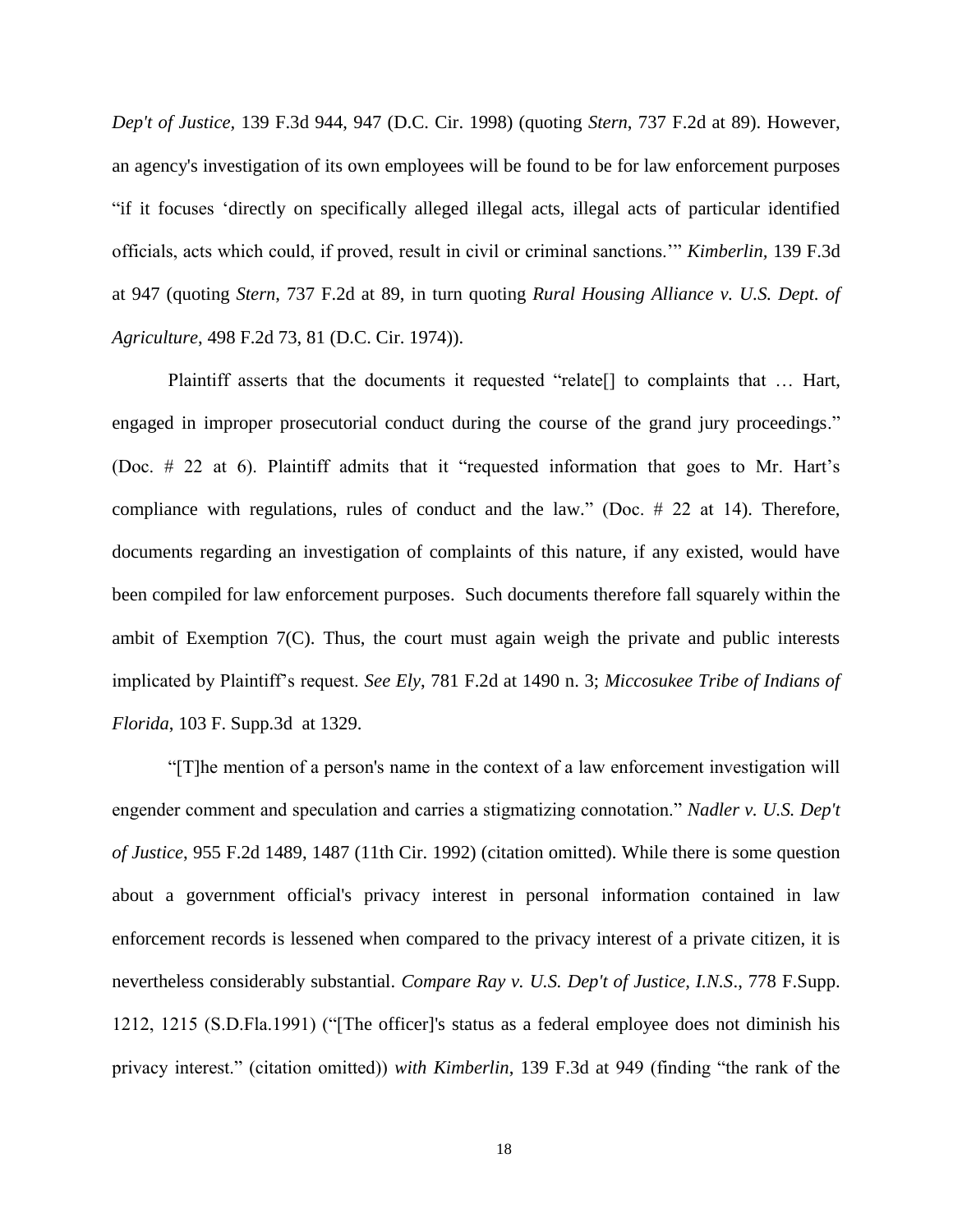public official involved" should be considered in determining the privacy interests at stake under Exemption 7(C)). However, even where the individual is a public employee, "[b]ecause of the potential for stigmatization, [E]xemption 7(C) takes particular note of the strong interest of individuals ... in not being associated unwarrantedly with alleged criminal activity." *Nadler*, 955 F.2d at 1489 (internal quotation marks and citation omitted). When an agency invokes Exemption 7(C), "a *Glomar* response may be issued in place of a statement acknowledging the existence of responsive records but withholding them, if confirming or denying the existence of the records would associate the individual named in the request with criminal activity." *Nation Magazine, Wash. Bureau v. U.S. Customs Serv*., 71 F.3d 885, 893 (D.C. Cir. 1995).

Plaintiff's articulated public interests, which it argues justify disclosure of the requested documents, are "ensuring the integrity of our system and holding prosecutors accountable for their misconduct" and "Mr. Hart's qualifications to serve in his current capacity." (Doc. 22 at 7, 16). Plaintiff further asserts that "DOJ cannot deny the existence of a substantial public interest in the records sought." (Doc.  $\#$  22 at 16). But Defendant does dispute that there is a public interest in any responsive records. (Doc. # 25 at 19-21). Moreover, as Defendant correctly points out (Doc. # 25 at 19*)*, it is Plaintiff's burden to show that the requested records would serve a *significant* public interest*. See, e.g., Associated Press v. DOJ*, 549 F.3d 62, 66 (2d Cir. 2008).

The relevant public interest in FOIA cases is to "shed [] light on an agency's performance of its statutory duties" and thereby enable citizens to be informed about "what their government is up to." *Multi Ag Media v. Dep't of Agric*., 515 F.3d 1224, 1231 (D.C. Cir. 2008) (quoting *U.S. Dept. of Justice v. Reporters Comm. For Freedom of Press*, 489 U.S. 749, 773 (1989)). There must be some "nexus between the requested information and the asserted public interest that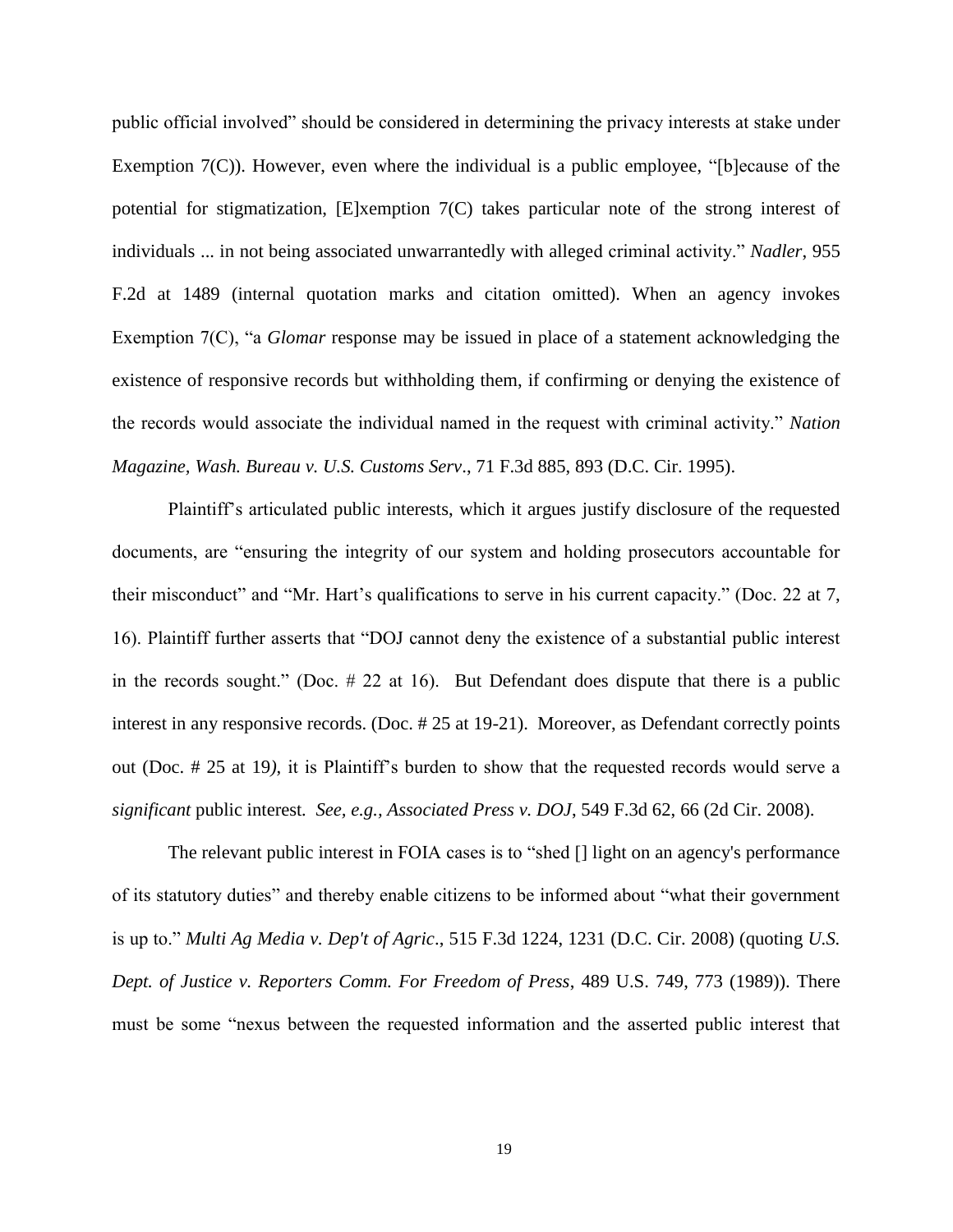would be advanced by disclosure." *Nat'l Archives & Records Admin. v. Favish*, 541 U.S. 157, 172–73 (2004).

When Hart worked for the DOJ, he was a non-supervisory line attorney. (Doc. # 37-1 at 3). The actions and misconduct of lower-level public officials, such as staff attorneys, reveal little about the government's operations. *See, e.g., Kimberlin*, 139 F.3d at 949 (privacy interests staff-level AUSA outweighed the public interest); *Jefferson v. Dep't of Justice, Office of Prof'l Responsibility*, 284 F.3d 172, 180 (D.C. Cir. 2002) (AUSA's privacy interests outweighed the public interest in releasing the contents of the OPR investigation of the AUSA); *Bartko v. United States Dep't of Justice*, 128 F. Supp. 3d 62, 70 (D.D.C. 2015) (privacy interests of staff level AUSA outweighed public interest in releasing OPR record); *Am. Immigration Lawyers Ass'n v. Executive Office for Immigration Review*, 76 F.Supp.3d 184, 192–93 (D.D.C. 2014) (immigration judges maintain substantial privacy interests as they are "unionized, nonsupervisory career civil servants selected through competitive vacancy announcements, as opposed to political appointees or senior managers"); *Trentadue v. Integrity Comm*., 501 F.3d 1215, 1234–36 (10th Cir. 2007) (disclosure of names of "low-level employee[s] who committed serious acts of misconduct ... would shed little light on the operation of the government"). The court agrees that information regarding complaints about one non-supervisory AUSA does not say enough about "government operations" to outweigh Hart's significant privacy interests in that information. The other public interests argued by Plaintiff are not cognizable under Exemption  $7(C)$ .<sup>9</sup>

Plaintiff has failed to establish a cognizable public interest. And Hart has a significant privacy interest in the information requested. The OPR's *Glomar* response was proper under

 $\overline{a}$ 

<sup>9</sup> Moreover, any interest Hubbard may have in the requested documents in relation to his prosecution is clearly not a *public* interest.